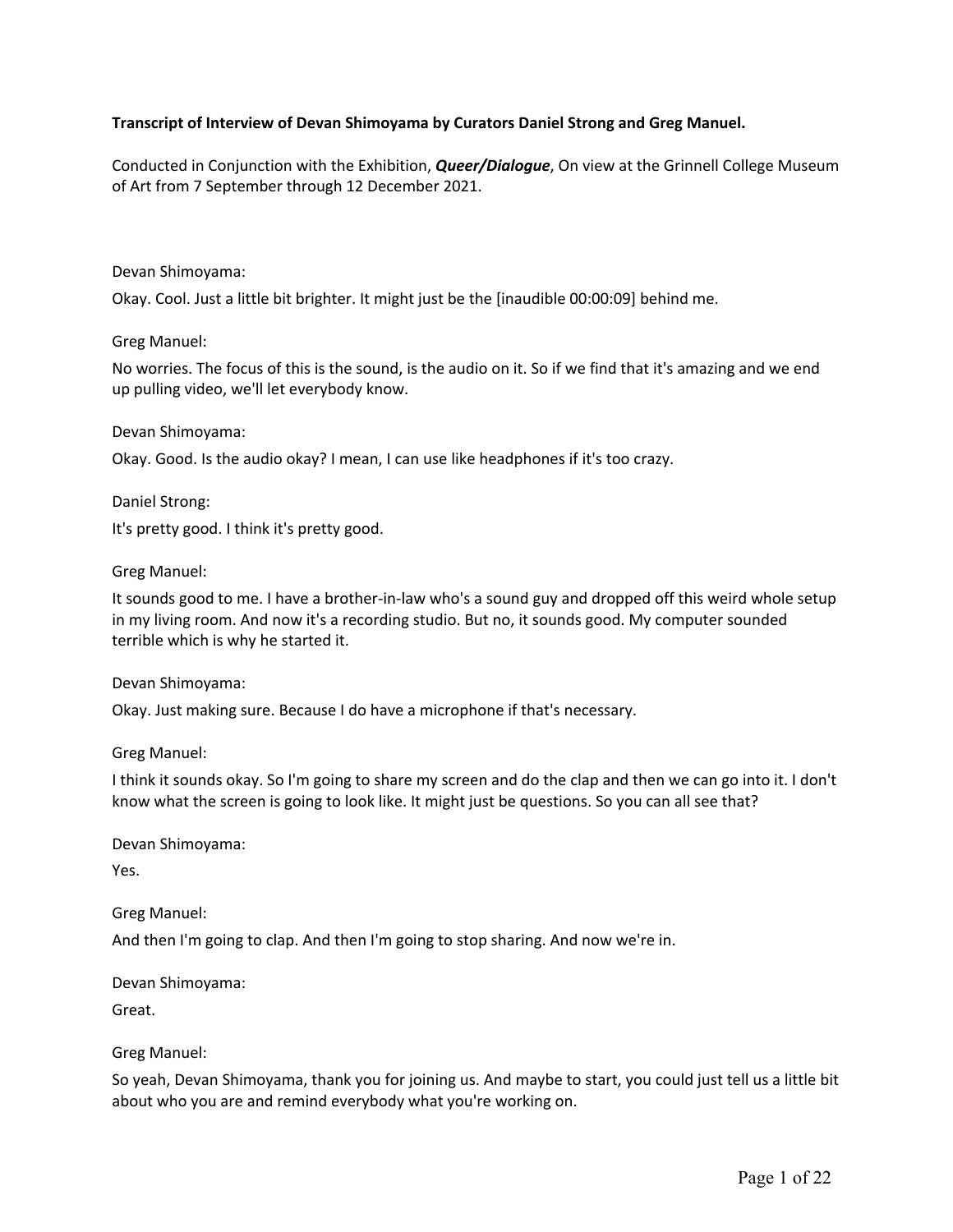### Devan Shimoyama:

Yeah. My name is Devan Shimoyama. I am primarily a painter but I would say I'm a multidisciplinary artist working in painting, drawing, printmaking. I also do some photography and I've done some other projects that expand into some social practice as well as installation. My work predominantly focuses on internal investigation of my own kind of identity somewhat. I think that's where everybody's work kind of stems out of. But I'm certainly exploring the intersection of blackness and queerness and kind of looking to celebrate all of the nuances there. So I'm really looking at personal experiences and my own fascination with things that range from epic fantasy novels to just small moments between loved ones, friends.

## Devan Shimoyama:

So I think that kind of sums up my practice in a really reduced way. I use a lot of really unconventional materials in my work, things like really sparkly things. I love glitter. I love synthetic materials and jewelry and all of that. And then aside from that, I'm also a professor at Carnegie Mellon University in Pittsburgh, Pennsylvania. And I've been here for about six years. And so I work both with the grad students and the undergrads as well, predominantly teaching painting courses.

### Greg Manuel:

Amazing. Amazing.

#### Daniel Strong:

How has teaching been in the last four or five, six months?

#### Devan Shimoyama:

Well I mean, the outbreak really hit in a way that shut down everything right at spring break. So that gave me maybe a few days to figure out what to do, then quote unquote came back through Zoom, like we're sitting here now. And so I kind of had to do a really quick pivot and I collaborated with a friend and fellow artist and professor of mine, Jordan Casteel — we both went to Yale together. And so she and I were just talking, trying to figure out what we were going to do, and we organized a short lecture series with a bunch of other friends of ours that are painters since we were both teaching painting courses at our respective universities. And it worked out pretty well, just considering the circumstances. It was an opportunity with some unforeseen benefits that was kind of great to be able to bring in some people because of their own generosity and our friendship to come and talk to our students during a time of crisis. So it was really amazing to see how people could be generous and kind, and trying to find ways to bring value in times of hardship and crisis and confusion in arts education. So it was really great.

#### Daniel Strong:

Is your studio space primarily at the university or do you have a studio somewhere —

#### Devan Shimoyama:

Yeah. I do. Yeah. I primarily work on campus. I have a really great studio space there that has like skylights and everything. And I have access to all of the facilities as well including the print shop, the digital printing facilities and laser cutters and all of that, wood shops. But since the outbreak has happened even though we've been green-lit in Pittsburgh the university is still shut down, trying to get everything in order for the fall to make everything as safe as possible, I guess.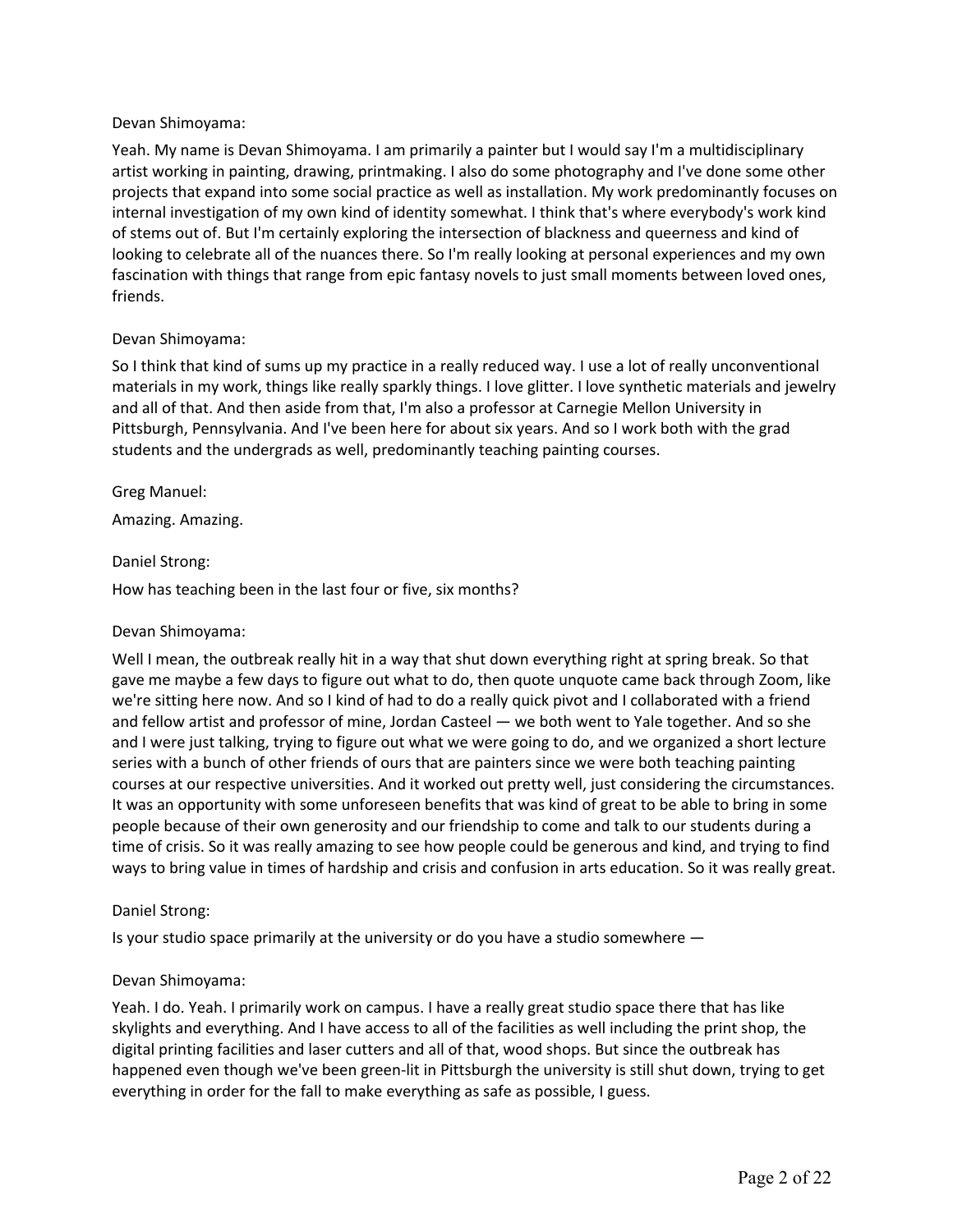Daniel Strong: So you've not had access?

### Devan Shimoyama:

No. I've not had access since March  $12<sup>th</sup>$ , or something like that. But I've been working at home, makeshift studio, kind of, a little bit, mostly taking a break.

### Daniel Strong:

How has it been in isolation?

### Devan Shimoyama:

I'm used to the summers being to myself to an extent, to work and focus on that. I haven't been able to produce nearly as much working from home. I've made some drawings and I've made a series of masks with Kavi Gupta Gallery where all the proceeds went towards COVID relief. But I don't know. I think that the tricky part about working from home for me is that it makes it more difficult. I'm slower at home. So I don't really produce as much. I'm trying to figure out a studio situation that could work temporarily, that's a little more substantial than what I've been doing, which is kind of like my living room in a corner with what I can do there. But yeah, I'm really kind of itching to get back to painting.

### Daniel Strong:

Because I imagine there's a fair amount of, I mean, I hesitate to use the word mess with your work, but there's a lot of different materials and, I mean, you don't want your house full of glitter and...

Greg Manuel:

Maybe you do.

## Devan Shimoyama:

I don't think it's a great idea for me to do. I do have pets. But no. I think you'd be surprised to see, if you were in my studio, it's not nearly as messy as you might think. I think because I use so many materials that do create so much mess, I need to sufficiently clean in between using them. I don't really want glitter mixing. So I'm actually pretty clean in studio. I could make it work. It's just that I'd have to maybe renovate my basement a little, move things around.

#### Daniel Strong:

Right. Our education curator has a pickup truck that's famous in town because one of the activities we do with the local elementary school kids is we let them glue glitter to this pickup truck. And so it's known in town as the glitter truck and she drives it around. Well in the summer, she usually drives it to area parks where kids will come. But our loading dock driveway and the plaza in front of our building, there's glitter all over the ground and everybody knows what it's from because of this project that's been going on for years. And I don't know how much, how many pounds have been added to this pickup truck by just layers and layers and layers of glitter being glued onto it by the local school kids. So we know all about what that does to the décor.

#### Devan Shimoyama: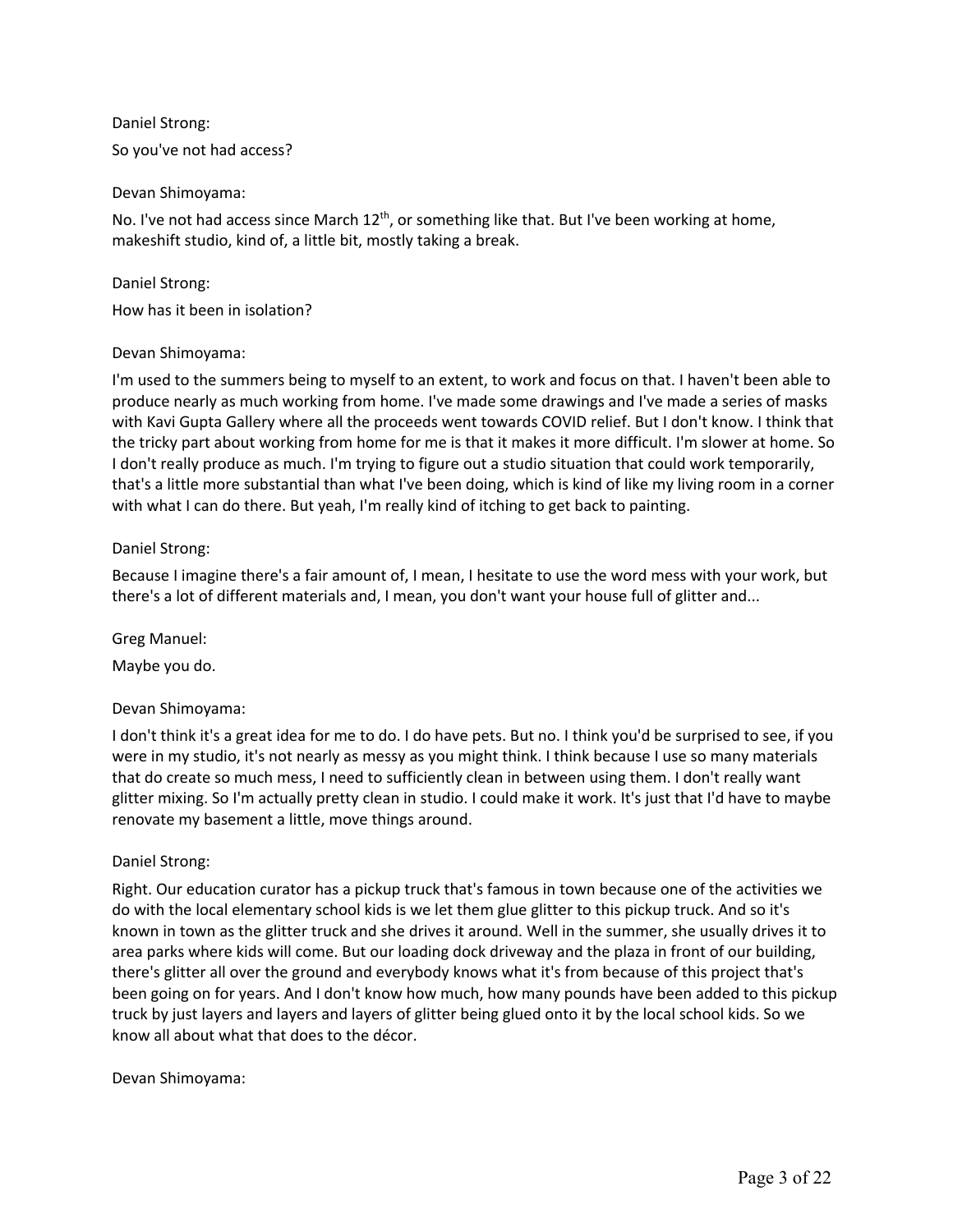There's something kind of similar and it's just a fence in the middle of our campus that students rotate and will take over for a week and paint it usually to promote something for organizations, or to say something political, or send a message, or anything like that. And so it has so many thick layers of paint on it that I don't even know how small the fence is under it actually.

### Daniel Strong:

Do you know what the plan is going back in the fall yet? Or are you still kind of in limbo?

#### Devan Shimoyama:

We're a little bit still in limbo. We've been preparing. Actually after this, I have a meeting with my boss to go over the ways in which I'll approach the different scenarios that could happen for the fall. That could be teaching hybrid, which would be partially online and partially in person. It could be totally in person depending on how small the course is and who decides to come and if those students are coming to campus. And then it could be just completely virtual which would be requiring them to buy a packet, to prepare an area at home to paint. We're working a lot more over the summer to try to figure out how this could look and could actually function.

### Daniel Strong:

Alright. I got sidetracked there. Greg, ask a question.

### Greg Manuel:

Well, I mean, we can start with works that we've been talking about putting in the exhibition. I know Devan, we've been speaking with Kavi Gupta gallery, your gallery in Chicago, about specific pieces and one of them is a full swing set for Trayvon Martin.

Daniel Strong: Tamir Rice.

Devan Shimoyama:

Tamir Rice.

## Greg Manuel:

Tamir Rice. That's right. The hoodies are Trayvon. And those are works that it's interesting. I was listening to the interview you did just after the Warhol exhibit where you exhibit at the Warhol Museum. And then part of the discussion was around those particular pieces and their kind of specific references. And one of the questions that was asked was how they will be seen in the future moving forward. And here we are two years later, only two years later, but two years later. And they have I would argue even more relevance now than… there's a compounded to it, an added relevance. I wonder what you thought about that and what your thinking is around those.

#### Devan Shimoyama:

Yeah. So the works for Tamir, all of those it's kind of a series of swings. Some of them are individual swings. And then obviously the one I'm going to this exhibition is full swing set which was in an installation. And they are certainly related to the other works that are for Trayvon Martin which are the larger hoodies completely covered in the same materials. Silk flowers and embellished with costume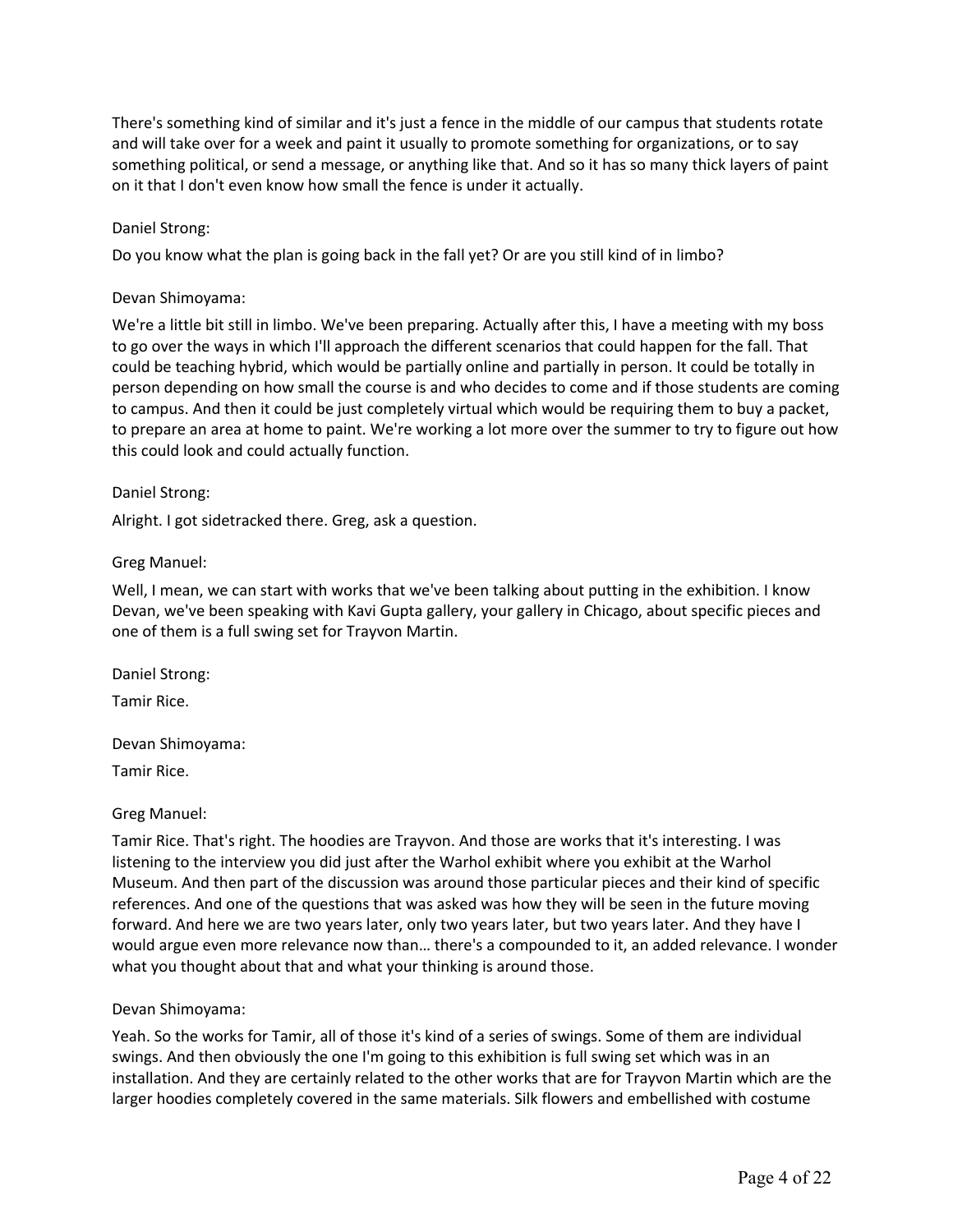jewelry and other craft materials. Those things I'm thinking of as spontaneous memorials. And working on them is kind of slower, more cathartic in a way.

## Devan Shimoyama:

And it's a kind of simple thing to do. They're not difficult to make but they're heavy content-wise. When making something like that and constantly thinking about the trauma that kind of incited the making of that work or even these conversations that we're having more and more today which is so so significant. I think it's really interesting to see how the work has aged. And some of those works have gone off into other exhibitions and other spaces, especially the Trayvon Martin hoodies. Those have gone out into other discussions about race. Even right now, it was most recently in an exhibition with [David Hammons's *In the Hood* (1993).]

### Devan Shimoyama:

So it's in a dialogue that's been happening for a very long time. So I think that these things like the hood, that silhouette, becomes kind of emblematic, something that holds a lot more content and weight as we kind of move forward in this Black Lives Matter movement. And you can look back at these things through the last 50 years or so. I'm not certainly claiming that that's something that I kind of invented or brought anew, I'm certainly trying to keep putting these things out there into the world. So that way there's more dialogue surrounding these things.

## Devan Shimoyama:

And it's really interesting to think, particularly the Tamir Rice swings. And thinking of how a lot of these stories still aren't even being told. I mean, I'm now starting to look at how many Black trans women are being killed and not being talked about in the media. You find out about these things through friends. And so I'm starting to think, "Wow, there's so much weight to these things." Children being violently murdered by police officers and brutalized in that way but then there's also this kind of other undercurrent that's happening with hate crimes that isn't even being discussed. And so I start to think that now that we're starting to talk about these things, now's a great time to open up this dialogue and start talking about these other murders that are happening like Tony McDade and Brayla Stone. There's so many others, depressingly so.

#### Devan Shimoyama:

And this is really important: why those works that tend to be more about the spontaneous memorial are not figures. I don't depict black figures in pain. I'm not interested in seeing more of those images circulate throughout the world. I think that they can bring a lot of trauma and they circulate enough through social media. And so I do think that that's a way for me to kind of celebrate their life and bring attention towards the tragedy that was their death without kind of disrespecting their family and loved ones by pumping more of these images out and hurting other black people through reiterating it. It's something that's kind of haunting.

## Devan Shimoyama:

And I think that that's important to try to have these dialogues about this but also not have the majority of images you see of black people or black trans women, or any of these people being dead or memorialized. I don't think that's something I'm interested in. So I'm starting to think more about the work that I'm making in painting where I do represent images of people's bodies and how I want to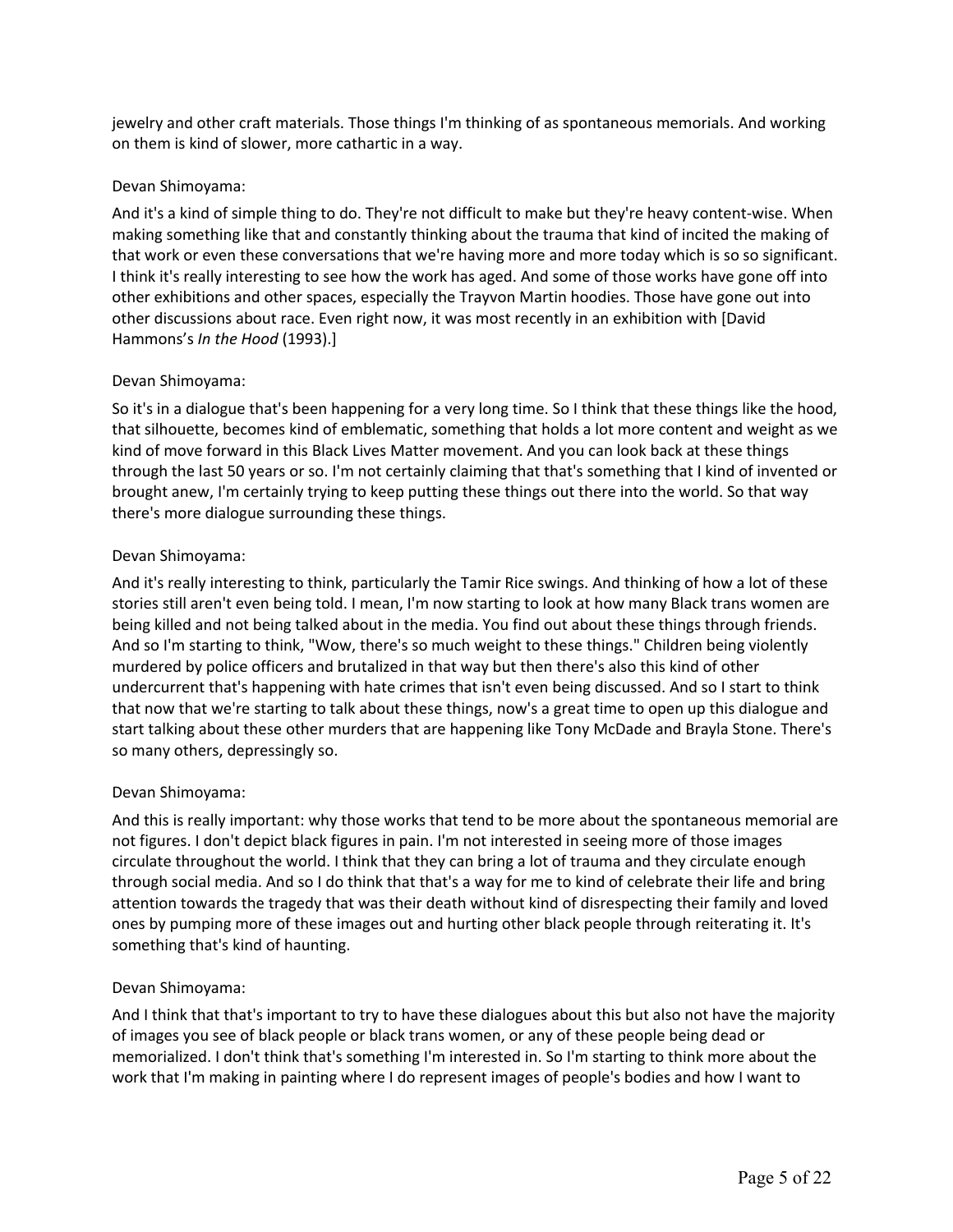celebrate and put more images that are positive of those people that we so often think of as just automatically dead in our minds. I want to see more living happening.

## Daniel Strong:

One of the things interesting of your work is that it does deal with trauma, but not in a traumatic idiom. I mean, the color and the texture it's all brighter than, for example, the subject matter. And it's an interesting way for you to approach it. Because the subject matter is heavy, and yet your work is essentially, I don't know, I don't want to say optimistic. But I mean, what do you think? I mean, is that a word that you would use in regard to your work? Or is that what you're trying to be optimistic in a time when it's very difficult to be optimistic? I mean, what is your general outlook on where we are now and where we may be going and...

### Devan Shimoyama:

Yeah. You know, it's funny. Optimism is an interesting word that I hadn't thought about with regards to that work. I think my paintings tend to be optimistic, or hopeful, or they have that as a core part of just the underlying themes in the work. I think it's really important to me to think about fantasy, the sort of, the hero's journey. I love the kind of full circle, and the success story, those trials and tribulations, and kind of circles back to something that's much more positive and strengthened and emboldened and bringing new life into the world. And so I think that, yeah, maybe optimism is an inappropriate term for that. And I do think that that's important to kind of have some level of hope. I do see a lot of conversations that happen where it seems like maybe there is no hope and a lot of [inaudible] and that's totally fair.

### Devan Shimoyama:

I mean, things are dark and they don't seem to be getting better. I mean, Kanye is running for president now. I don't know. It's like every day you think it's done, or it's at the bottommost it can be, and then the numbers keep rising of Corona cases more and more. You get six black trans women dying last week. Three of them got media attention. So I understand the kind of hopelessness and the kind of darkness that people are finding in these times but I so desperately don't want that to be the kind of end of that or perpetual state of being. And so optimism I think is really important to my practice then, or integral to at least how people can interact with the work.

## Devan Shimoyama:

I remember when I had my show at the Warhol Museum in Pittsburgh. When I would go there into the museum as far as doing a walkthrough or something like that, I noticed that there were more black people in the museum in general than I had ever seen in my time here. So for me, that was just enough to see that they were kind of seeing positive images of black individuals in a space in which they typically do not feel necessarily welcomed into. And I think that those little moments of sharing that experience with somebody I think is so important. And that kind of is a spark of hope in some sense. It might sound cheesy but I think that that's true.

## Daniel Strong:

Do you find it affects your creative, um, not so much output. Because I mean, it's difficult to have output when you don't have access to a studio. But this leads me to think the exhibition we're doing here in the fall, which is all collections based... Well, actually the exhibition that you are going to be in was originally scheduled for this fall and it's actually been postponed to the spring semester. And so this fall, we had to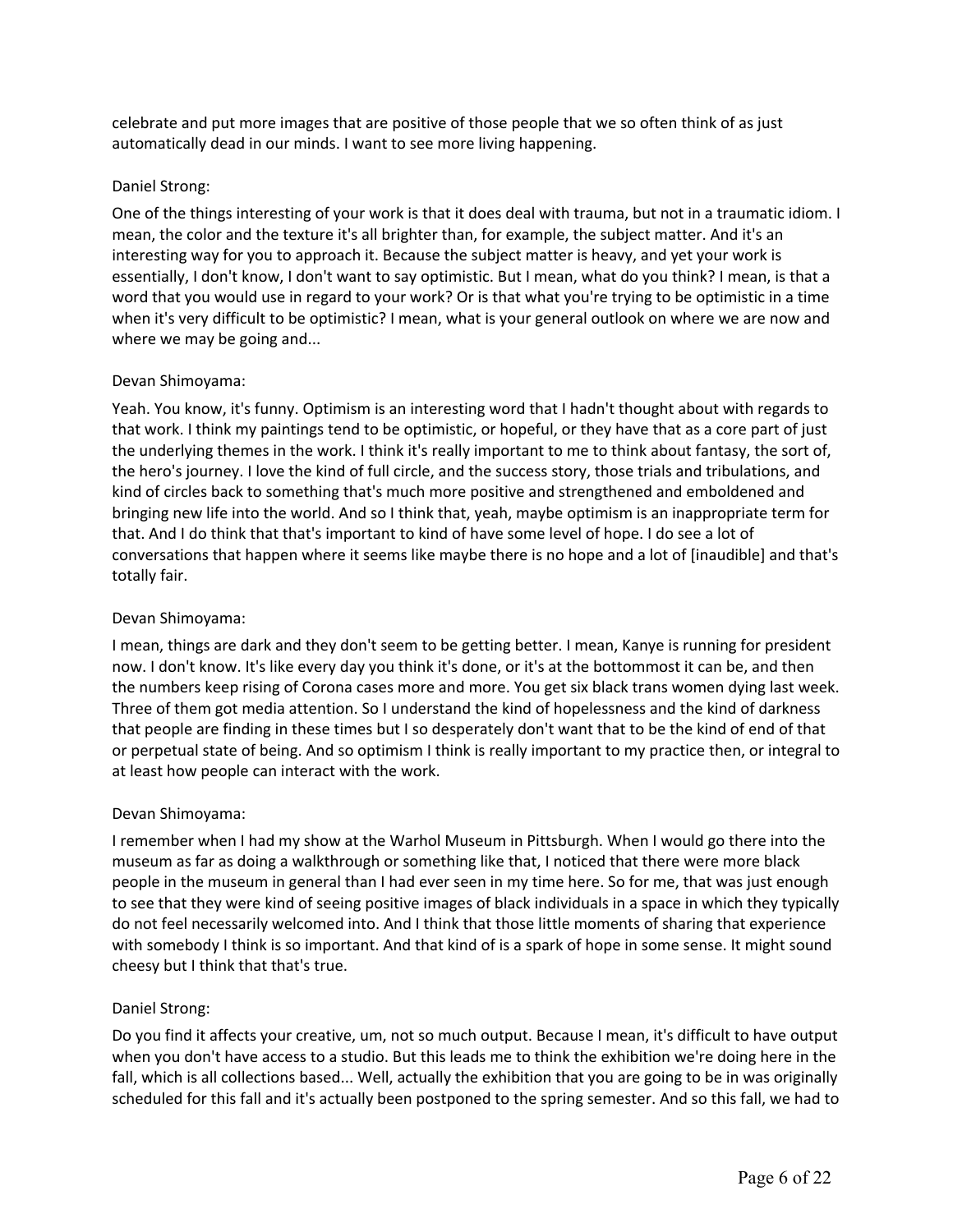come up with something and I thought in honor of the 100th anniversary of the 19th amendment, we would show and do an exhibition of women artists. And I didn't know how to frame it until I read an interview by Faith Ringgold in *The New York Times*. It was in early June. And she talked about how she doesn't know what work to make with all that's going on now.

## Daniel Strong:

She's kind of like, "What do I want to say in the face of all of this?" And then when George Floyd was killed, she's like, "I think I'm getting my voice." But in the meantime, one of the things she says in this interview is that she — I think mainly in respect of older artists — She says, "Just let yourself continue." And as soon as I read that, I knew that I wanted that to be the title of the exhibition: "Let Yourself Continue." I mean, in the face of (with capital letters) "The Work", there's also the daily work, the everyday.... And I'm wondering if, getting back to my question, is all these things that are hitting us at once, is it affecting your voice or do you kind of know what you want to do? You just don't have access to the studio? Or how are you conceptually approaching what's going on now?

## Devan Shimoyama:

Yeah. Right before, I guess, quarantine really hit, I was just starting two bodies of work that I was really excited about. So I have all the surfaces prepared. Everything's in the studio. It's already all conceptualized in my head. I was trying to follow through and make some of this work. And I maybe finished, like, two paintings in that series. And I was already at a place where I was kind of, at that point, was like, "Man, it's a lot making this work that's kind of heavy in content and feels like it's just kind of wearing down on me when I'm making it." Just thinking about a lot of those themes can be just a little toxic I think, handling it day in and day out. And so I was starting a body of work that was much more fun and playful and whimsical and more of a treat to a younger version of myself.

## Devan Shimoyama:

And I think that that got derailed by this quarantine a bit. Obviously I shifted the focus. I don't have a space, access anymore. But I started making other work that I could just work within the kind of whatever limitations the situation provided me with and just see what happens. And then I also decided I can kind of take a break a bit and let myself process what's going on and everything's changing every single moment it seems. And so it's really difficult to even process or respond to something in a thoughtful way. And so I for a moment thought that I had this kind of responsibility as somebody with a somewhat of a public platform and making work that's shown in spaces in which people interact with it and go and see it.

## Devan Shimoyama:

And I was thinking about how significant this time is. But I also thought about how much my work is about processing something and letting it happen kind of naturally and organically. And I think everything's happening so rapidly that I just was like, "Actually I don't have to do this. I don't have that responsibility." And I can just allow myself to do other types of work that's work. I'm focusing on trying to dream more and I'm really interested more in allowing myself to just kind of really relax and try to find ways to not feel like I have to be a spokesperson for other people and all of that. And so it's really challenging being someone who teaches and working at a university.

#### Devan Shimoyama: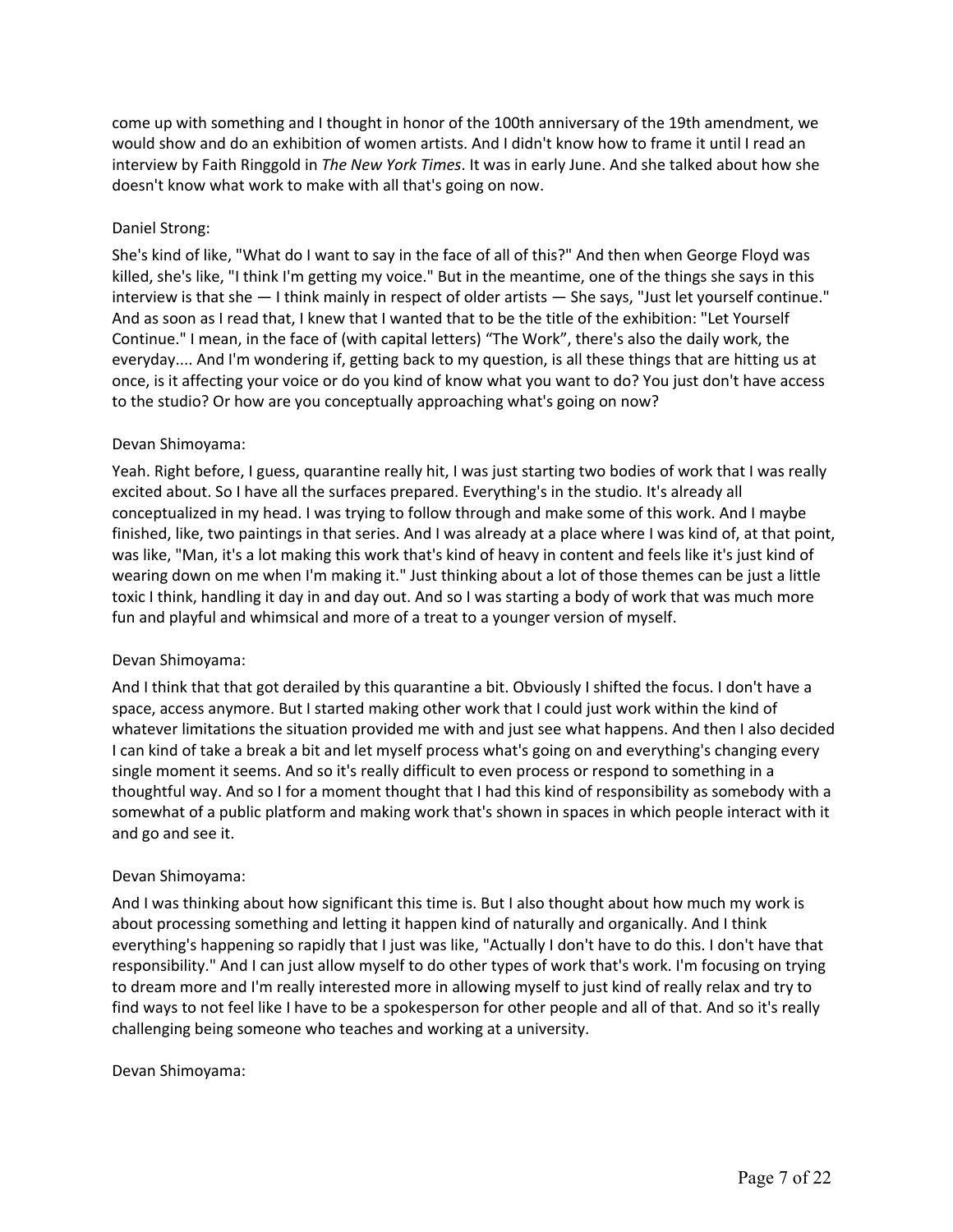And that's another thing where there's a lot of changes undergoing right now. A lot of policy is being reexamined underneath this new context, not just with COVID, but also with Black Lives Matter and all of these other things happening. And so there's a lot of this kind of projected responsibility that I felt like I kind of have to rally around this and make my work about it. And that's not the case. I think I just came back to what sort of maybe Faith [Ringgold] was saying. And I'm just letting myself continue on whatever path feels right for now. And I really feel like making work that feels good. And that's what I'm doing and being a little bit selfish and I think it feels nice.

## Daniel Strong:

Greg, go ahead.

# Greg Manuel:

I was just going to say, you've answered one of the questions I wanted to ask which was about responsibility and how there's a pressure there for you around this time. And I think I'm hearing that a lot from different people involved, different leaders, Black leaders, that one of the things that's most important is that you take care of yourself so that you can then move forward and do the work. And I think it's good to hear that you're not taking that pressure on. Because you have a platform but that expectation doesn't have to come with that platform.

# Devan Shimoyama:

And I think also it's at point where people are talking about so many of these nuanced things related to this moment so publicly that I don't think that it's on my shoulders anymore to keep rehashing those things. I've already said what I've had to say over the last six or seven years of my career. So I am not everything that I've had to say but I've said a lot in my work. And I think that for me going back to what I was saying before about that word optimism, I think that I'm just going to continue on a path in which I feel like I don't have to pigeonhole this idea of what a Black artist should be making right now. Not all artists who are in some kind of capital O "Othered" community have to make everything through that lens to service or educate everybody else on something.

## Devan Shimoyama:

I think that it's also important to see, and I talk about this with students, it's great to see people of color artists who are making work about, I don't know, math, like whatever, just something else, other interests to see other possibilities. And that's also a part of optimism. People who are in communities that are kind of subjugated or are highly politicized in a multitude of ways and under oppression can make work about a multitude of things and we're multifaceted and it doesn't have to come out of a place of trauma. And I think that it's also really important to see.

## Greg Manuel:

It's one of the things we talked about with a lot of the artists in the show and that was a particular interest in that the identifying term Queer, and I don't know how you fit yourself into that or how that word feels to you. But for us, it was sort of this umbrella term that did allow for different people to come together underneath a similar platform that didn't necessarily always overlap but allowed for some of those overlaps. And I think that has been a continued theme. I mean, we were speaking, I think, with Doran, who's a good friend of yours as well, Doran Langberg. And he was saying similar things, that the idea of sometimes just making the work, being pigeonholed into a Queer artist or a Black artist or a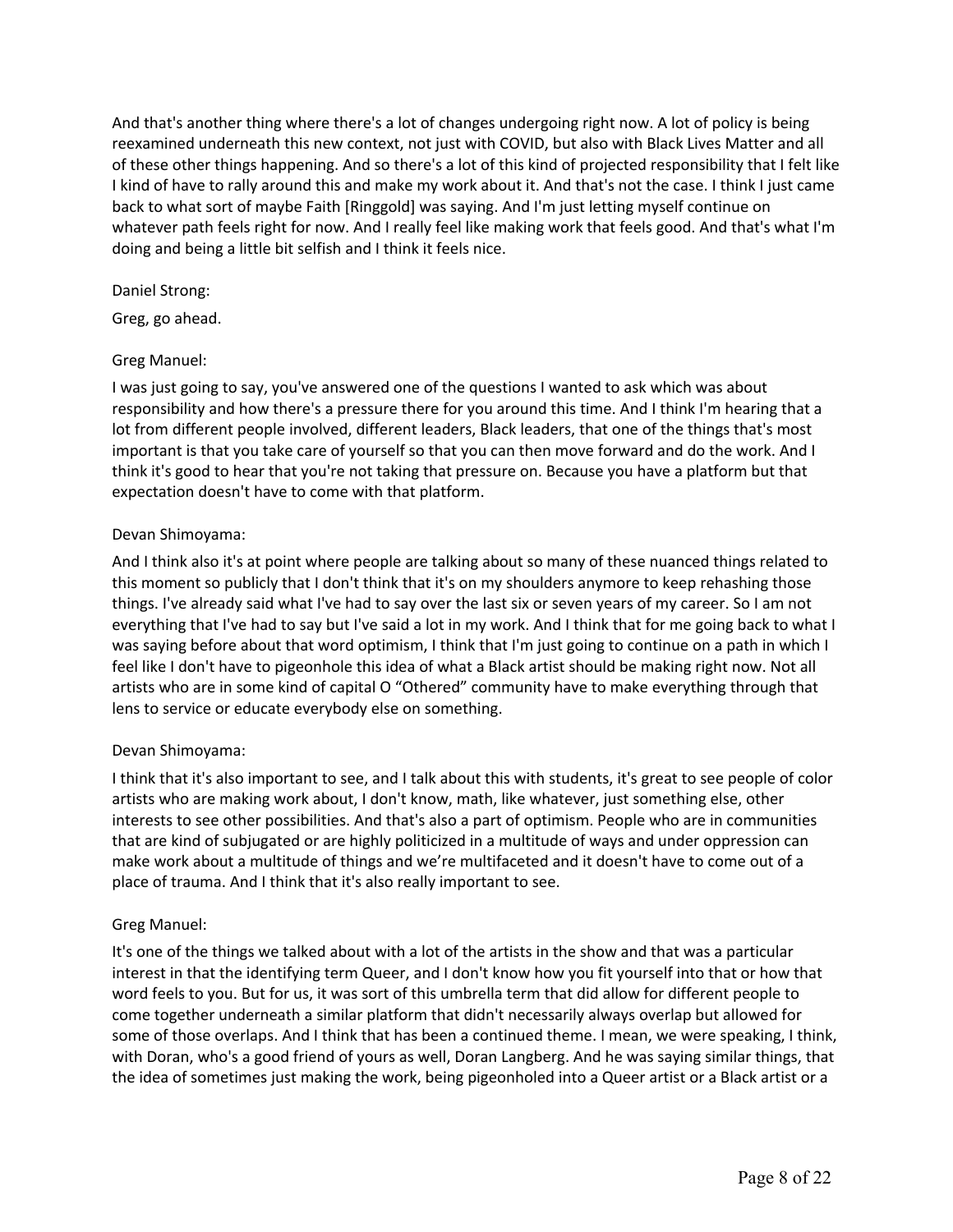Queer Black artist isn't helpful, or is too much of a burden, or too much of a narrow way to define yourself.

## Greg Manuel:

And so by just, even by making the work and by representing yourself and your community, and himself and his community, is in itself an act of, sort of … empowerment, I guess. I mean, every artist has their different things. And I think at some point everyone steps into those quote-unquote, you know — those terms, those definitions, when they need to — but I think everyone seems to think it's nice to be able to step out of them, which is a good thing.

### Devan Shimoyama:

Yeah. There's that great quote, "I contain multitudes," by Whitman. And I think that that's just exactly what's being said there. It's important to also show that we're all so multifaceted and can do anything. And I think that that's really where I'm at right now where I'm giving myself permission to just make what I want to make, follow whatever path feels right and feels good right now.

### Greg Manuel:

Has that been something you've done? I mean, you mentioned the early work and you've said the things that you needed to say. I can't imagine that it wasn't conscious necessarily, but was it an intent for the work, the earlier works to be political in some way? And now you've come to a place where you feel you don't need to be as political, or was that a journey, kind of, to get to this place? Or is that always how you've approached the work?

### Devan Shimoyama:

I mean, I think any work that I make is going to be political no matter what. I don't have any control over that. My body is politicized in this way so no matter where I go, I can enter any space and automatically it shifts and changes depending on just me existing in there. So I think I have always kind of been aware of that. Sometimes I've made more intentionally, explicitly political work. And then other times, I've made work that just kind of interested me or…. The barbershop work that I've made, that entire body of work stemmed out of a desire to have a conversation, a very frank dialogue with people, directly about these issues of hypermasculinity in those spaces. And with regard to that, that's certainly political but it's not this like huge... It's more talking about Blackness in a vacuum, Blackness and Queerness in a vacuum.

#### Devan Shimoyama:

And that to me is interesting where you can get into the nitty gritty of something as opposed to this sort of general political moment and saying, "This is Blackness and it's, like, a picture of, "X," whatever, famous painter, and their work. And I think that that's fine. I mean I love Kara Walker, of course, but I don't think that everybody needs to be viewed through that lens. Not every Black artist's work needs to have that kind of pressure to be that kind of political. And I think that that's really important is that we can have different types of conversations about, even, why it's political to look at a Tschabalala Self painting, and it's just a nude Black woman, what's so charged about that? That's more interesting to me right now because I think that that feels more like healing, as opposed to talking about really charged, really, other political things that are more overarching, looking back at slavery, and comparing how the police have developed over time. And yeah, I think that that's a very heavy topic to talk about. And it doesn't feel fun for me to make that work right now. And because it's like every single day, there's, in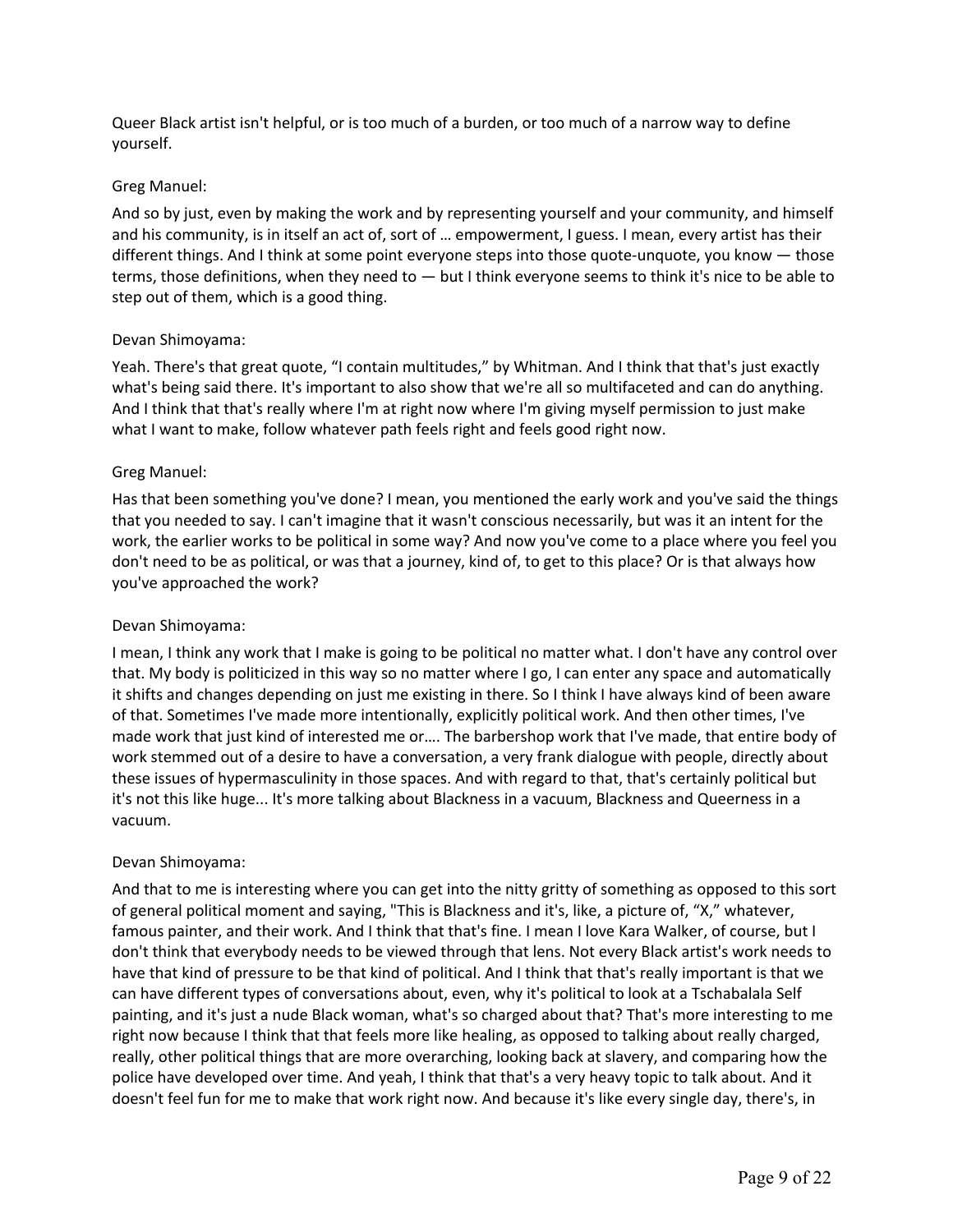the news something that presents a new, horrible narrative or story. And you're looking at a reflection of yourself in some of these deaths or some of these people that are suffering and going through so much. I don't also want to carry that into my studio right now.

## Devan Shimoyama:

So yeah, I think that that's been something that depending on how I'm feeling emotionally and mentally and personally, and where I am in my life, I can maybe return to making more explicitly political work that I feel like I'm actively aggressively saying something versus maybe just feeling like I want to be at home by myself or hanging out with my friends and make a portrait of somebody that I just think is a really beautiful person. And I think that that's something really important as well. So that's where I'm at right now. I'm always kind of just going with the flow, whatever my mood is a little bit. Yeah.

### Greg Manuel:

Love it. You mentioned the barbershop paintings and I'm curious about... So this stems from a quote I was listening to an interview yesterday and one of the interviewers mentioned how... It was about sort of decolonizing museums and galleries and rethinking the way that they exist in the world. And one of the points that was made was that a museum or a gallery, it places a block between the artist and the community that they're making art for or are speaking to. And there's sort of this wall then or this space that becomes the only place where art can be viewed. And one of the things that I really love that you participated in was the Mighty Mighty project in DC. Was it was your impetus? Maybe you can just tell us a little bit about that.

### Devan Shimoyama:

Yeah. It's my work but it was a collaborative effort to make it happen. So yeah, I worked with Cultural DC, which is a great organization and they came to me actually in my gallery too. I think they already had the idea that they wanted to do this barbershop project but just needed an artist to actually bring the kind of vision to it and the dialogue about what nuances we wanted to talk about. And so they had seen that I had been working on all of these paintings and other works surrounding the barbershop and it just kind of was a perfect match. So I worked with them and they gave me access to other people. I worked with Kayla Woodard who made the furniture. We talked on FaceTime back and forth about which work and how we wanted it to look and the finishes and all of that. And he sent that furniture to me. I embellished it.

## Devan Shimoyama:

I worked with Kelly Gorsuch who runs the Barber of Hell's Bottom and other barbershops in both Virginia and DC. And so he actually helped with getting barbers to work in there to bring the project to life. We talked about what was important to me for those barbers. I was like, they need to be reflective of that community that they're going to be put into. And I think that what was really important about the project in general was that the work was going to be brought to the community. Those people were never feeling that welcome in the Smithsonian Institution, going all the way over to those museums. And so I really wanted to have this direct engaged dialogue and I didn't think that that fit in a museum, that didn't make sense to me, because I don't know how many museums are making these grand huge efforts to try to get people of color into them and feel welcome and feel integrated into that type of dialogue.

#### Devan Shimoyama: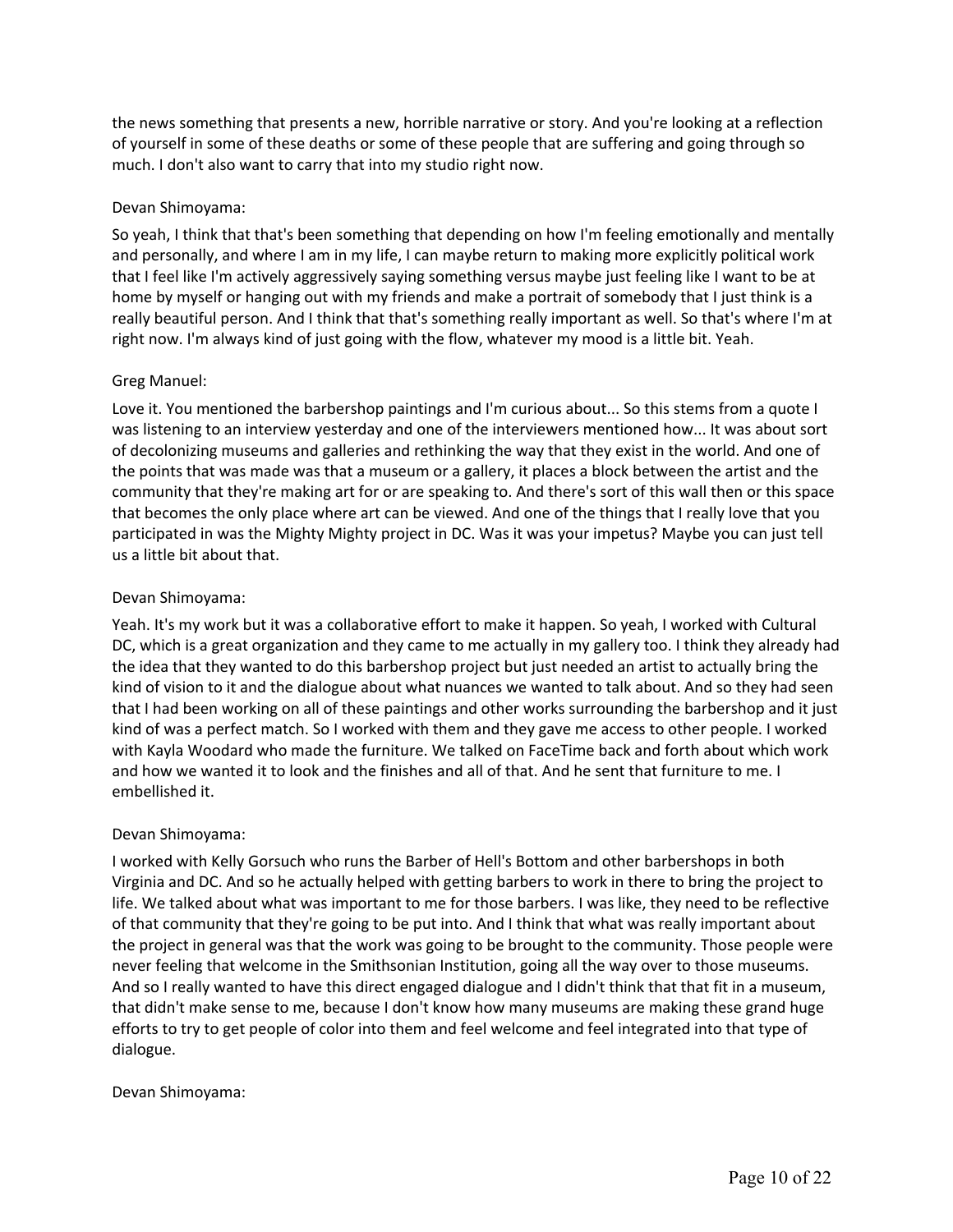And so bringing the work to the community and engaging with them in a different capacity where it actually provided a service, provided a conversation, and brought other types of events like music and other things to the community, I think that was really important for me to kind of... In order to cultivate a dialogue with somebody, you kind of have to meet them at their level. If I want to have this conversation with you, I can't force you to come to me. So I thought it was really important to do that and engage with them there.

## Daniel Strong:

That work was really thought provoking for me because the barbershop work, I mean. Because when I was young, and I never really thought about why or... Actually, when I was in high school, I cut my own hair, I think because I was afraid to go into a barbershop. And until I saw your work and I'm now, I mean, we're talking 40 years ago when I was in high school. I never really thought about why I was so afraid to actually go into someplace to get my hair cut. And in seeing your work made me think, maybe that's why. Maybe it's the atmosphere of these hyper-masculine settings. Even still, I don't feel comfortable sitting in the waiting area of a barbershop with all these guys that I don't know. And I don't know if it's just my own self-. But it's a real thing, it's, like, a catastrophe that I was in high school cutting my own hair.

## Devan Shimoyama:

It's easy to blame it on your own self consciousness though. I think that's like sort of exactly the problem is that...

Daniel Strong:

Blaming yourself.

## Devan Shimoyama:

It's like, "No, something's wrong with me. Everybody else feels normal. It must be me." But that's not necessarily the case. And I think that there's all types of microaggressions in terms of how spaces are even structured. I mean, what's playing on TV? What music is playing? What types of conversations are the barbers having with each other? How are they interacting with women that come into the barber shop? Do they welcome Queer people? Do they have a mission statement on the door? All those different things, I think. Because it's such a place of male fraternal bonding where men cultivated a certain type of masculinity in those spaces. It doesn't leave a lot of wiggle room for other types of masculinity or femininity that might want to come and engage in that way, in that place of business. And they might not be aware. It's something that I think everybody needs to start thinking about more. And that's why I wanted to have a dialogue about it.

## Daniel Strong:

Right. Although, I mean, in reality, I mean those may not be microaggressions. I mean, you're walking into a space that may in fact be very hostile to who you are. And of course you may not discover that until you're actually in there and revealing yourself. And so it isn't always micro-aggressive. It's often overt.

Devan Shimoyama:

Yeah. I learned a lot through that project.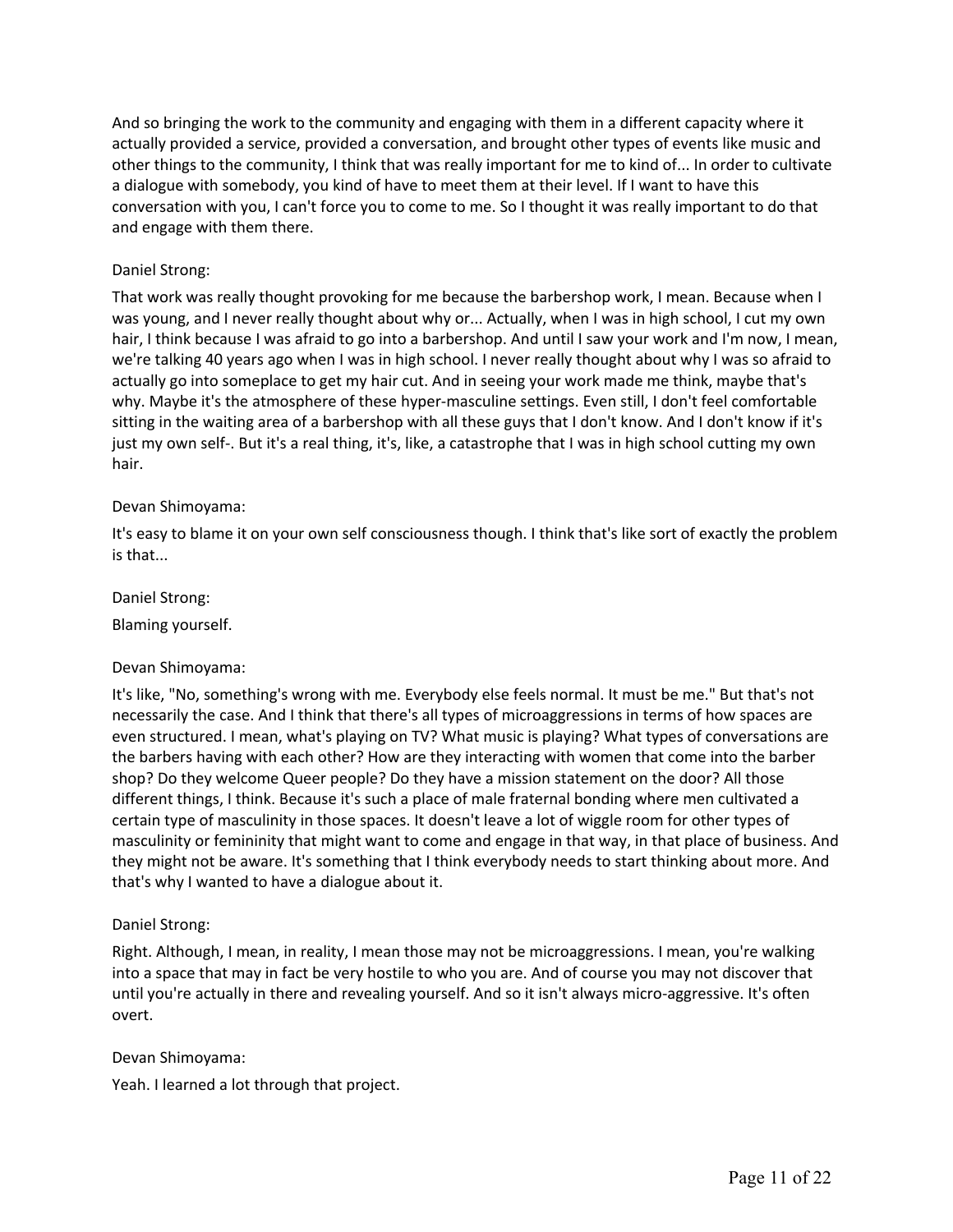## Daniel Strong:

Can we talk about your own coming out experience? You were born in '89?

### Devan Shimoyama:

Yeah. Yeah. So I grew up in Philadelphia PA. So my mother had me pretty young. She had me when she was about 16. And so I grew up in the household with my mom and my grandparents. And so I ended up growing up predominantly in my grandparents' home all the way through high school and everything. My mom went off to the military and she also later came out to me when I was about five and she is a Queer herself. And so I think that that was a really... I don't know. I feel like I was really lucky in that way, in some ways, and not so lucky and others. I think it was complicated.

### Devan Shimoyama:

I was totally fine with it when she told me, I mean, like, "Okay. Great. That's what that is. And now we have a name for it." So I think that it was an educational moment for me and it didn't really change anything with our dynamic except we've always been very close and very open with one another. And whenever growing up, she would always ask me, "Is there any person or boys or girls that you like?" I think she could tell very early that I was Queer and just wanted to let me find that out for myself. But I also had to watch how other people reacted to her own Queerness and coming out. And I think that that was really difficult, to see her struggle through that.

### Devan Shimoyama:

And then coming to terms with my own Queerness over the years, throughout high school and everything, and figuring out what level of Queerness? How do I identify? What are these categories and where do I want to fall in this? And everything was so about labels at the time and now it's just like, whatever. Everybody's all over the spectrum. But now I'm like, I almost can't even keep up sometimes. I'm like, am I still this or not? I don't know. But like, yeah. I think it's always been a slow coming out process. It's always happening.

Daniel Strong:

It never ends. Yeah.

## Devan Shimoyama:

As you meet people, you kind of have to still find, when do I say this thing, or how do I say this thing? And because, at some point, it's going to be a point of realization for someone or a conversation in any kind of setting. And so it just was a slow process, coming out. I think I started more, so, with who I thought would be the most difficult to tell. And the person who I was like, I need them so badly to be so good with how they respond to this. So I just started there and that went fine. And then it just kind of came out slowly from that one person, from my grandmother.

#### Devan Shimoyama:

My mother always knew and we were very frank about that conversation and it never was really like coming out to her. It was always, "Do you like any you guys or..." So I just talked about who I liked, or who I was dating, and then that was just very frank. And so when I kind of put a label to, it was a little bit later maybe when I was about I think, like 18, 17. And calling it gay, and then coming out in a very explicit way.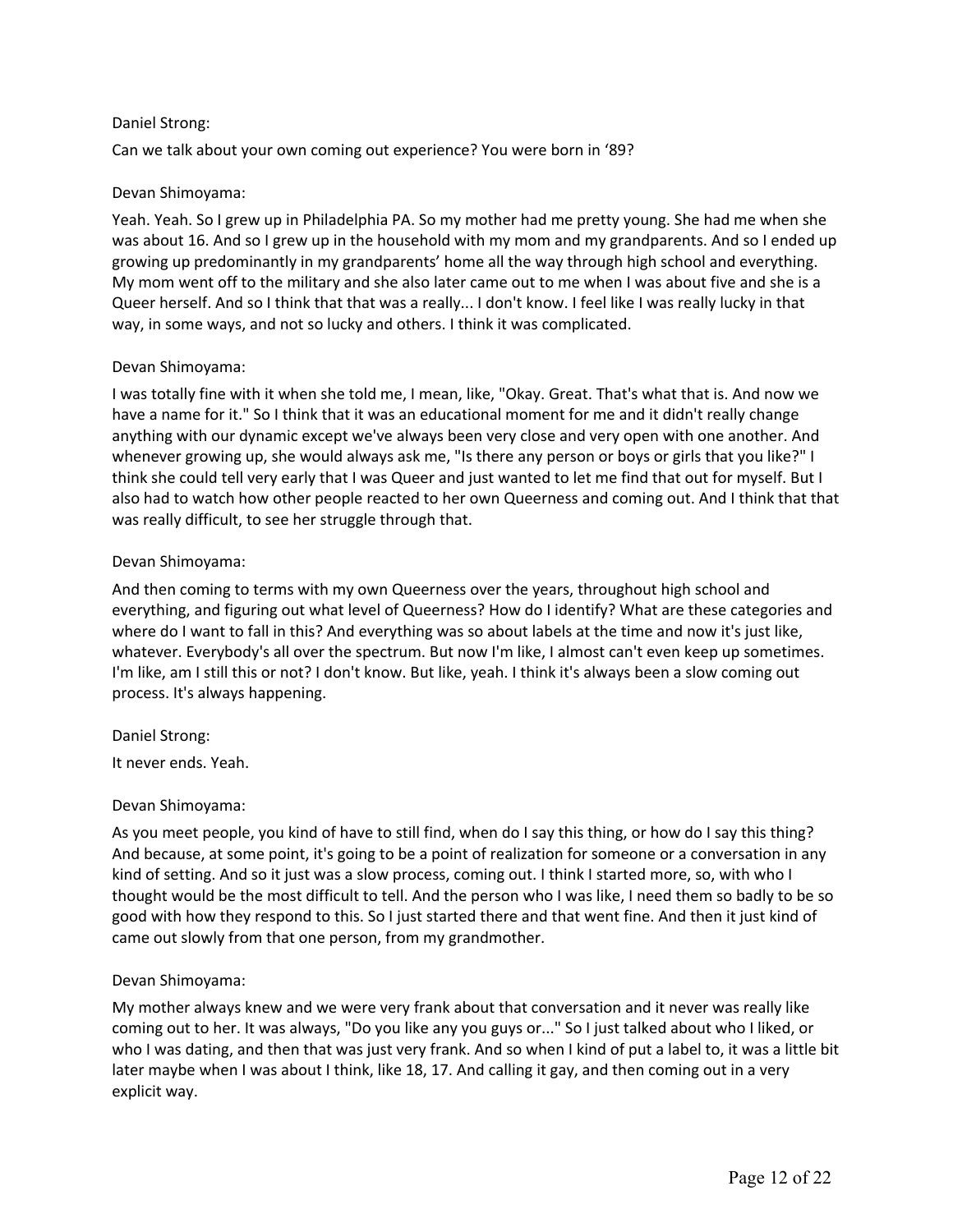## Daniel Strong:

When did you embrace the word Queer? Was it always the word or...

## Devan Shimoyama:

Queer? I don't know. Queer, to me, I guess we didn't talk about how I think of that term. But I think the way that you all outlined it is really the way that I've been thinking of it more and more. It's something that's really malleable and shifting. And it's something that you're always, kind of, working from a point of anti-oppression in this way. And I think that that's a really open-ended definition but I would say that gay is kind of underneath that umbrella. And yeah. And I think that I would still identify that way. I mean, I still think there's still that spectrum happening so maybe that's not even an appropriate term anymore. But I do think that I would still use that for me just to be, like, simpler and direct and it doesn't feel...

## Greg Manuel:

You mean gay as opposed to Queer?

## Devan Shimoyama:

As opposed to Queer I would say. Just be more direct. I guess I am both. Yeah. And I think that it's one of those things — I don't know if this is right, but, it's like "all insects are bugs but not all bugs are insects," or something [laughter] So it's one of those, it's like… I feel in my mind everyone who's gay is Queer but not everyone who's Queer is gay. So that's how…

### Greg Manuel:

No. Exactly. There's like a Venn diagram. There are many Venn diagrams there, in some ways. There's a whole bunch of overlapping things.

## Daniel Strong:

Well, I think some of it is generational. I mean, for me, I mean, Queer was an insult when I was a kid. It wasn't something that was celebratory or something that you would embrace. It was something that was hurled at you. And so it is...

## Devan Shimoyama:

Me too. So that's why I have a difficult time with it, when it was becoming this kind of intellectualized institutional usage term. I was like, "Wow, this is really intense hearing this word so casually." But I think it's just about trying to de-stigmatize that a bit for myself.

## Daniel Strong:

Right. Yeah. I mean, we kind of went back and forth in the early days of whether we wanted it in the title. I mean, I guess we really haven't settled actually on an exhibition title. We're calling it Queer/Dialogue and I put the slash in there because I love slashes in my titles. But we did go back and forth about whether we wanted to include it. And so it's in there now but again, I think it's a process for many people. And in some ways it's generational and other ways it's experience. It's like I said, how the word has been used in your presence depends on how comfortable you are with it, I think.

#### Greg Manuel: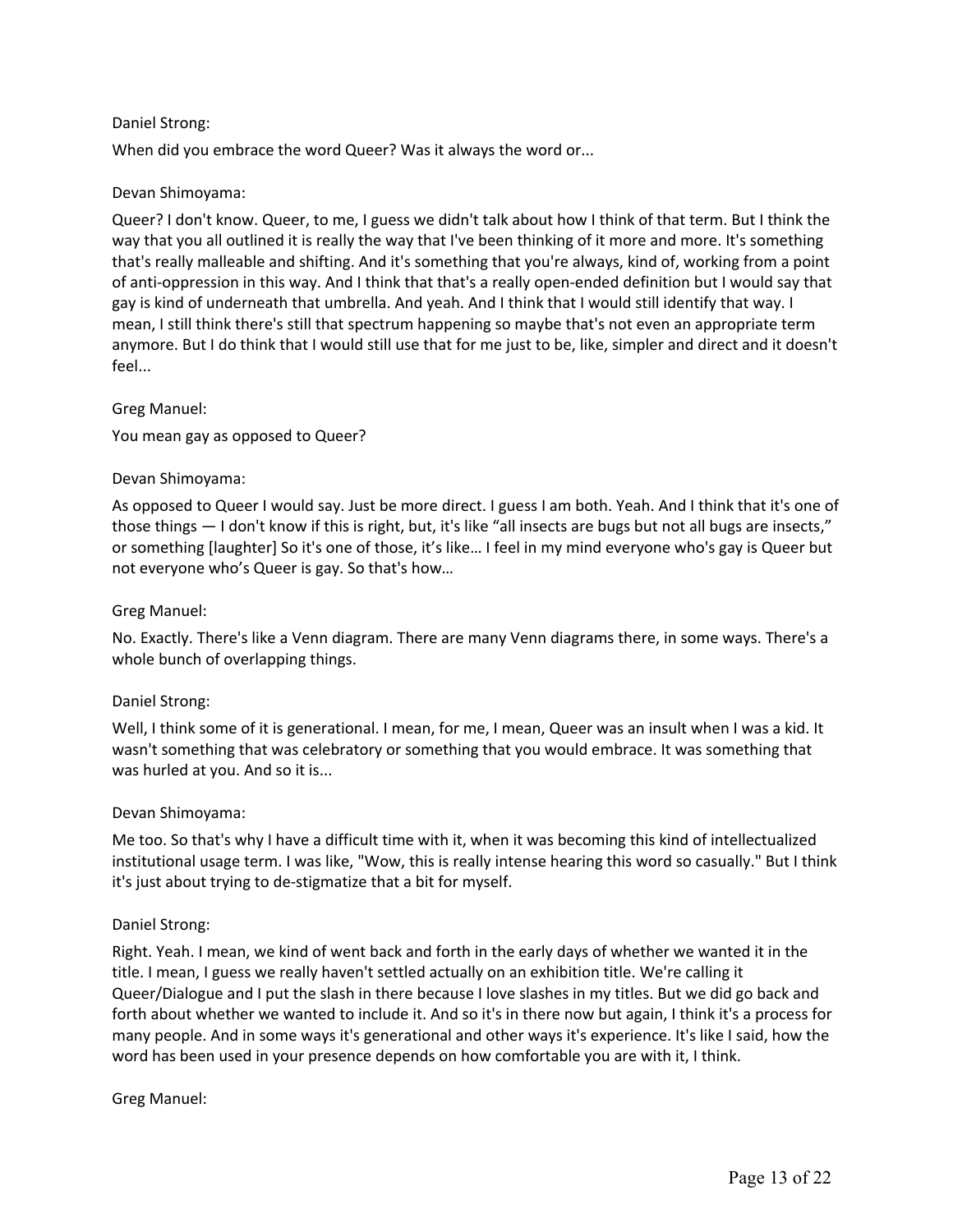Yeah. It was kind of just a catalyst for us to start thinking about artists and different ways of putting people together and bringing people together to see where everybody fit. And I think it's been an interesting term to discuss with everybody because everyone comes to it.

### Daniel Strong:

Well, and it was actually the student that came to me who is going to be a fourth year, a senior this year. So he's 21, 22 years old. I mean, the catalyst for this whole show was him coming into my office and saying, "I think you should do a Queer art show." And that's just the way he put it. And it was something that I had not done. And I've gone back and thinking about why I haven't done it. And it was actually, well, I won't go to the incident, in which I had made an acquisition by a gay artist, a gay photographer, and a colleague of mine... And it's a work that's not outwardly gay or Queer but it's by an artist who identifies as Queer. And she looked at this photograph and she said, "Oh, it's homo-erotic." And I thought, wow, that's not why I acquired it. And it's not even, really, to look at the work, a major factor of it's… of what it looks like.

### Daniel Strong:

And I realized that when the student came to me and said, "We should do a Queer art show," it hit me that it's something that I've actually ignored or… not ignored, but not delved into, based on that incident. I mean, I didn't want to be curating exhibitions of work that people might think I had ulterior motives in showing. That's my own… I mean, I don't want to use the word trauma. But it's like, these are things that I have not pursued, I think, because I did not want people thinking it was out of my own personal proclivity…. So that's something that I've been working through in the past few months, this embrace of Queer art. What is that? And in what way have I not been showing it because of what people might think of me showing it. But anyway…

#### Devan Shimoyama:

I think that's something that happens a lot. I mean, I have students that are working through, what does it mean to Queer something, as like a verb to Queer something, or what is Queer abstraction, perhaps? I think that there's a lot of these conversations that people are still trying to figure out especially with such a relatively new embrace of a term and in so many different usages. I think it makes it difficult to kind of pin it down and have real nuanced discussions surrounding those themes and pin it down into something that's concrete. Because it's inherently not concrete. And I think that that's what's so fascinating and interesting about Queerness is that it's like a shapeshifter, it's cool.

## Greg Manuel:

I think if you look at everybody in the exhibition, there's a really wide range of artists and different embraces of that term or pushback on it. And I think that was so exciting about bringing a group of artists together and having not necessarily a group show, but eight different people sort of speak through their work about ideas that, in some ways, fall under that category.

#### Daniel Strong:

And there still are. I mean, there are ideological people on the right who, if you identify as Queer, then everything you do is Queer. Your work is Queer. When the student came and said, "You should do a Queer art show," it's like, "Okay. Find artists who are doing Queer art." And what you discover and what we want to do, to explore, is that Queer artists aren't just making work about being Queer, they're human beings, they're individuals. And that's what we wanted to explore is the intersection of... Well,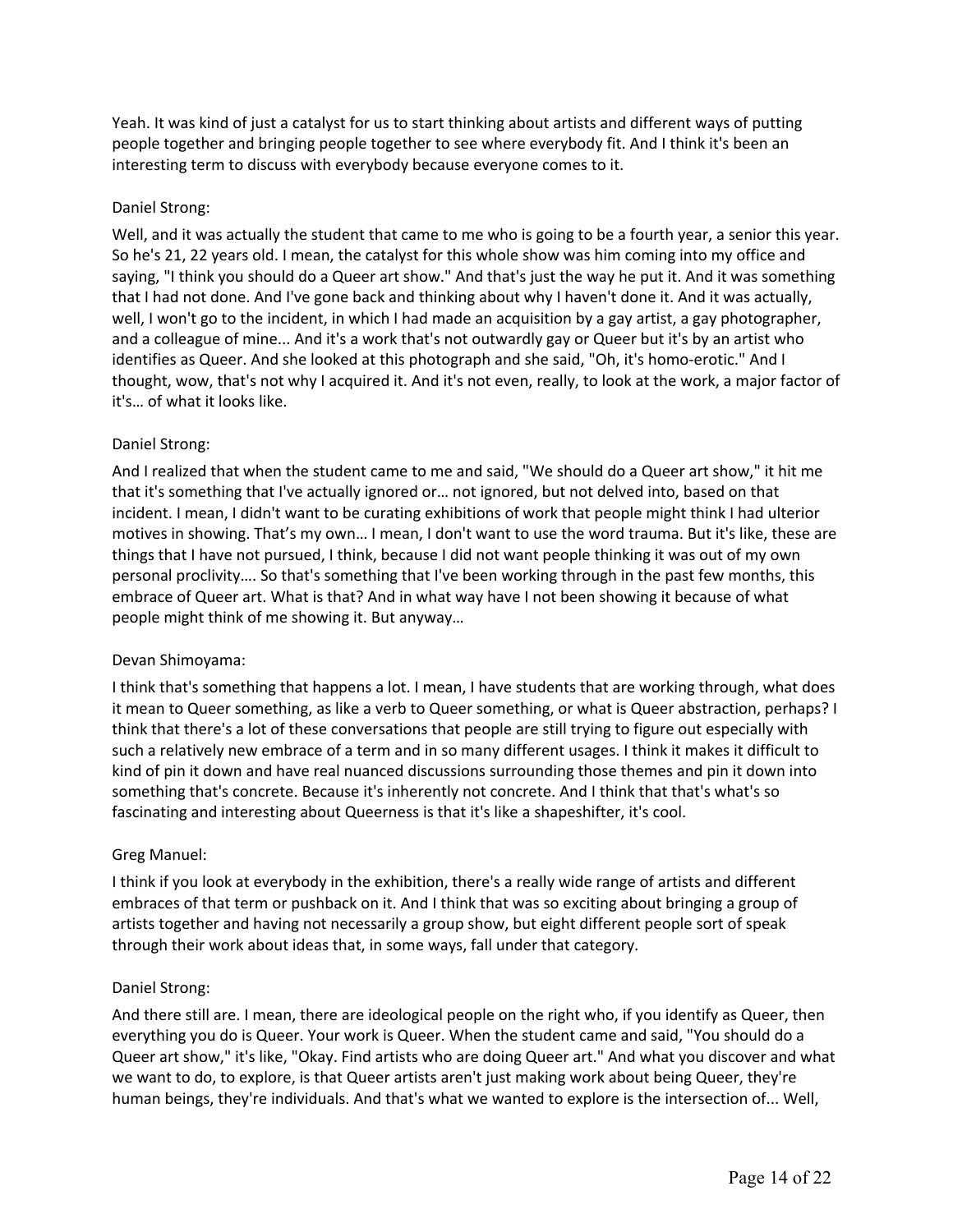like you said before, people are multitudes. They're not just one thing and if they are something, that isn't the only thing they are. And that's what we wanted to explore in this exhibition. While embracing the term, kind of widening it out instead of just... Even though there are some people, especially in a state like mine, in a politically conservative state, I mean, there are people that just won't come because the word is in the title. So there's always going to be that pigeonholing by somebody but preferably not by us.

## Greg Manuel:

Maybe just as we get to kind of near the end of our time. I wondered if Devan, you could talk about the other paintings that you've suggested for inclusion in the exhibition are from, I don't know if it's an ongoing series or if it's complete. But all of them I think come from the project that evolved around you buying a house and moving into a space and sort of doing work out there in the front lawn or backyard. I'm not sure where. But can you talk about those a little bit and just where they're at now and if that's where you're still working.

## Devan Shimoyama:

Yeah. I don't know. I think of everything in kind of chapters. And sometimes maybe it's like one of those, choose your own adventure books, right? Like, we do some times return to stuff and sometimes it just falls off and I'm done, and you can't go back. But that body of work is something that I'm still kind of, it's still on my mind. I could see myself going back to it again. I'm not sure. I have no promises on that. But that was certainly important at the time in making it. I felt like I was going through a lot of significant changes in my personal life and doing really adult things and feeling not so much like an adult all the time but in certain things that I was doing. Being like, I can't believe I'm paying a mortgage, that's like... What am I doing?

## Devan Shimoyama:

I don't know. It's just something I never thought about. Especially being a millennial. I'm 30 now. And so it's like an unusual thing to own a home at this age. I think a lot of young people, there was that economic crisis in 2008 that kind of shunned people, especially the young people, from buying homes. It pivoted into a shift of rentals. That's why there's so many of these kind of big sky-rise apartment buildings that come out with like luxury apartments with their micro size and they have a gym at the bottom, and a yogurt smoothie place next door. Those places I think only exist out of the sort of impossibility that was presented to [inaudible] of even owning anything, and having that, kind of, becoming a permanent fixture in a community and actually building something that is your own. And I think that that's something that, I look back at my grandmother.

## Devan Shimoyama:

I had just bought a home, right? And she had put in her last payment and now she fully owns, like, finished paying off her mortgage that she'd been paying for 30 years. And I think it's this thing where it felt like a really substantial, significant moment for me, looking at my grandmother, who worked tirelessly for her whole life to own this big thing. And it's so important to own something, for her, and I understood that, to really have something that really belongs to you that can't be so easily taken from you. That's why so many communities are being so easily pushed out. They don't really own anything, or they are easily talked into just a small amount of money to quickly appease them to get them to get out of the way.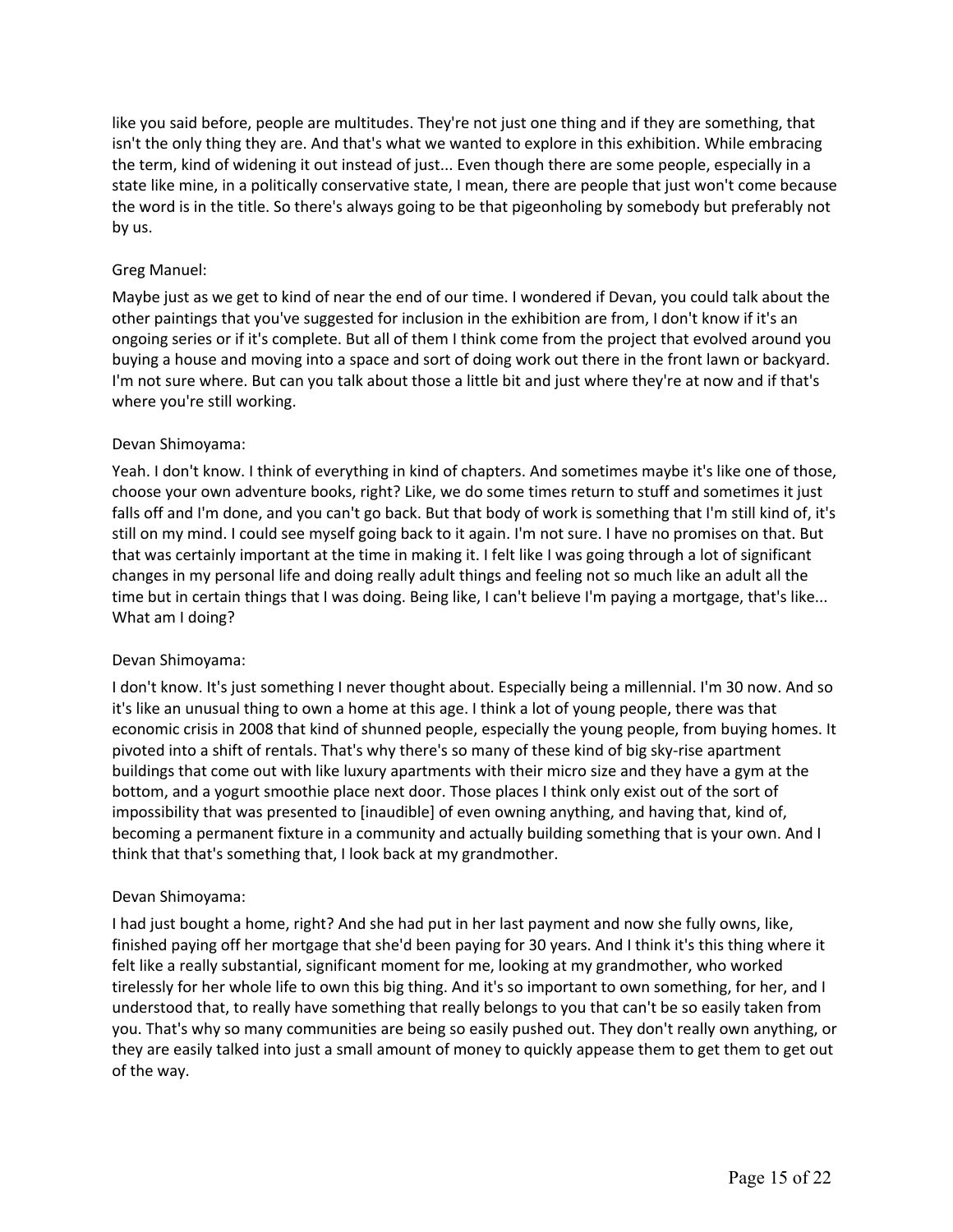### Devan Shimoyama:

And so I think that for me, that body of work came out of this moment of my grandmother finishing, completing something, and me starting something new and following in those similar footsteps. And I felt like something magical was happening there. But I also was thinking a lot about the kind of things that I was learning on my own fumbling through being a homeowner, and not really knowing how to like do homeowner things. There's cutting the grass. And I grew up in Philly, so we didn't really have much grass. And so now I have to do the front lawn and like, "My God." Or having to deal with confronting the history of a really old home that has a very predominantly white neighborhood surrounding me and mostly geriatric. There's a lot of older people living here.

## Devan Shimoyama:

So I stand out a lot here and so I feel highly, highly visible. And so there's this kind of tension there whenever I'm doing or performing something outdoors. If I have my friends over, if I'm outside mowing the lawn. I've become this kind of highly ogled figure. And so I was kind of thinking about that when making some of those works where I'm performing these tasks outdoors and not knowing how to do these things and hearing people talk in the neighborhood about what I'm doing wrong, or like whatever. I don't know. And so there's a lot of adjustment that I went through with purchasing a home and moving into a new community and feeling, like, a simultaneous responsibility to integrate myself into a community but also feeling not welcome in this community. And not necessarily interested in being a part of it. So there's a lot of contradiction going on and nuance in that work. If you notice I'm alone in all of it. And that's intentional. Not to say that I live alone by any means, I have my partner and two dogs. My partner is white, and so I do feel highly, highly alone in some ways when navigating through this neighborhood, walking my dogs, tending to my lawn, gardening, getting work done in my home and feeling comfortable with having those people come through. So I think that, for me, that work is a lot about these smaller moments of, maybe, struggle or joy or casual. Even some of the other works that I'm thinking about in the show that do feature the interior of the home are more intimate. And sometimes those are shared moments with either a friend or something like that. And so I think that yeah, that body of work is kind of really simple, maybe, initially. But for me, it's just a kind of expression of how I was feeling during that time.

## Greg Manuel:

Thank you. Because I've been looking at the works and trying to figure out what it is about them that is... There's something else. Because I initially sort of took them as being sort of celebratory. And I think I read something online talking about buying a house and moving in. And you describing the story of the painting I think it's called *Sage and Smoke* or *Smoke and Sage* … upstairs … about the history of the house, et cetera. But what I read made me feel that they were intended to be somewhat celebratory but I couldn't only find that in them. There was always something else. And you just described it perfectly about being an outsider within, even the community and on your own property.

## Devan Shimoyama:

Yeah. And it's just complicated. There's so much to be grateful for and excited about. And then there's also those other moments that are just real and that comes with the territory. And I think that for me in those works, especially in that painting, *Smoke and Sage*, confronting my house's history and going into the attic and kind of finding out that there was a fire that —

#### Daniel Strong: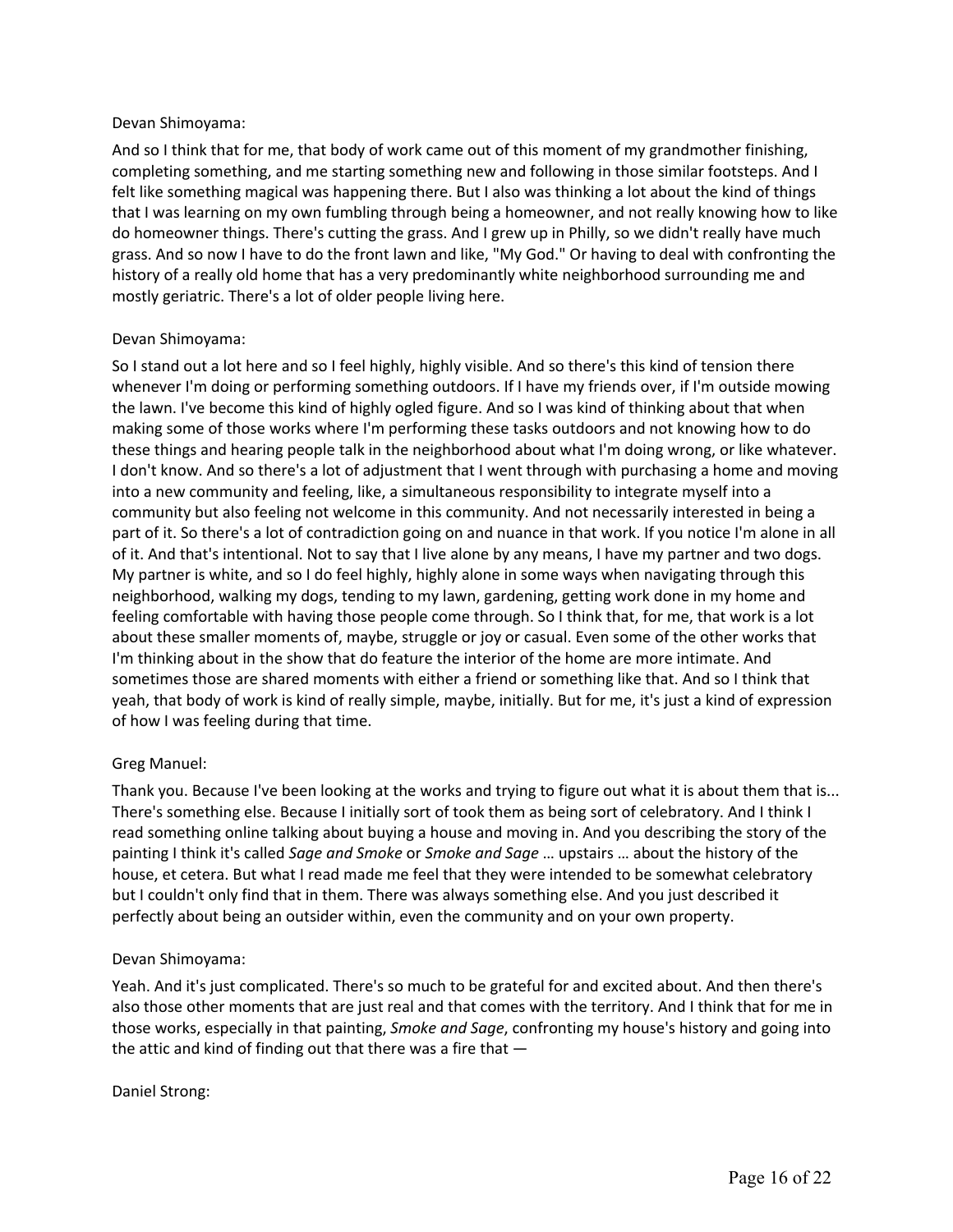## So you hadn't been told that when you bought the house. You had no —

### Devan Shimoyama:

No. So I think they don't have to tell. It's really funny. There's weird rules that they don't have to tell you if it was a certain amount of time ago, or something like that. And so it was a long time ago and I was having these weird moments where I was like, there's energy in this house and something's in here. And I don't know what it is. It's a house from 1926. And so I was like, I feel like something happened here. And I looked at my address, looked at the home and did a kind of deep dive into the property history. And saw that it had a fire in the attic. And I went up into the attic one day because my partner was gone doing something. And for some reason there's this fan up there that ventilates the hot air out of the attic and it came on on its own. And I went up and it wasn't even plugged in and my dog followed me and wouldn't let me stay up there by myself for any amount of time, wanted me to get out.

### Devan Shimoyama:

So I went in sage up there and I feel like confronting these kinds of demons within and outside of the home. And I think is really what that body of work is kind of investigating. It shares moments of intimacy, moments of being home alone or with friends inside, but then also looking outside dealing with the kind of like everyday silly things, tending to your lawn, raking leaves, whatever. But also this kind of hyper isolation that's being felt through my body in this space, in this area. So yeah.

### Daniel Strong:

Did you anticipate having these feelings when you bought the house? Or did you fall in love with the house and say, "That's the house I want and then you just never..."

## Devan Shimoyama:

I fell in love with the house, and knew I liked the house. It was a good price and I love the architecture and it was move-in ready. Pittsburgh is a city that's changing a lot, talking about gentrification. I mean, this is like, really, rapid-fire happening here. So it's a little intense. I didn't want to get at home over where those new homes are being built. They're insanely expensive and really small. And then I also didn't want to participate in that, it felt kind of icky. So I wanted to go to a different area. And I also wanted to kind of have my own space that felt removed from the university. I didn't want to live right where I worked and see all of my students all the time.

#### Devan Shimoyama:

So this was an opportunity for me to have all of that. And I never thought that I would move somewhere and be like, "I'm going to be friends with all my neighbors." But I didn't anticipate it feeling so strange. There is a Black community not so far from here. There's like a divide that's really abrupt. And it's like a couple of blocks maybe. Maybe like a mile away or something like that. And it's visual, you can see it as soon as you're there. And you can see the difference between the types of houses that are there, not just the people that are outside. So it's a little polarizing especially when it comes time to vote. Because that's where you see everybody coming together, voting and grocery shopping. That's where you run into everyone.

Daniel Strong: Voting? Sorry.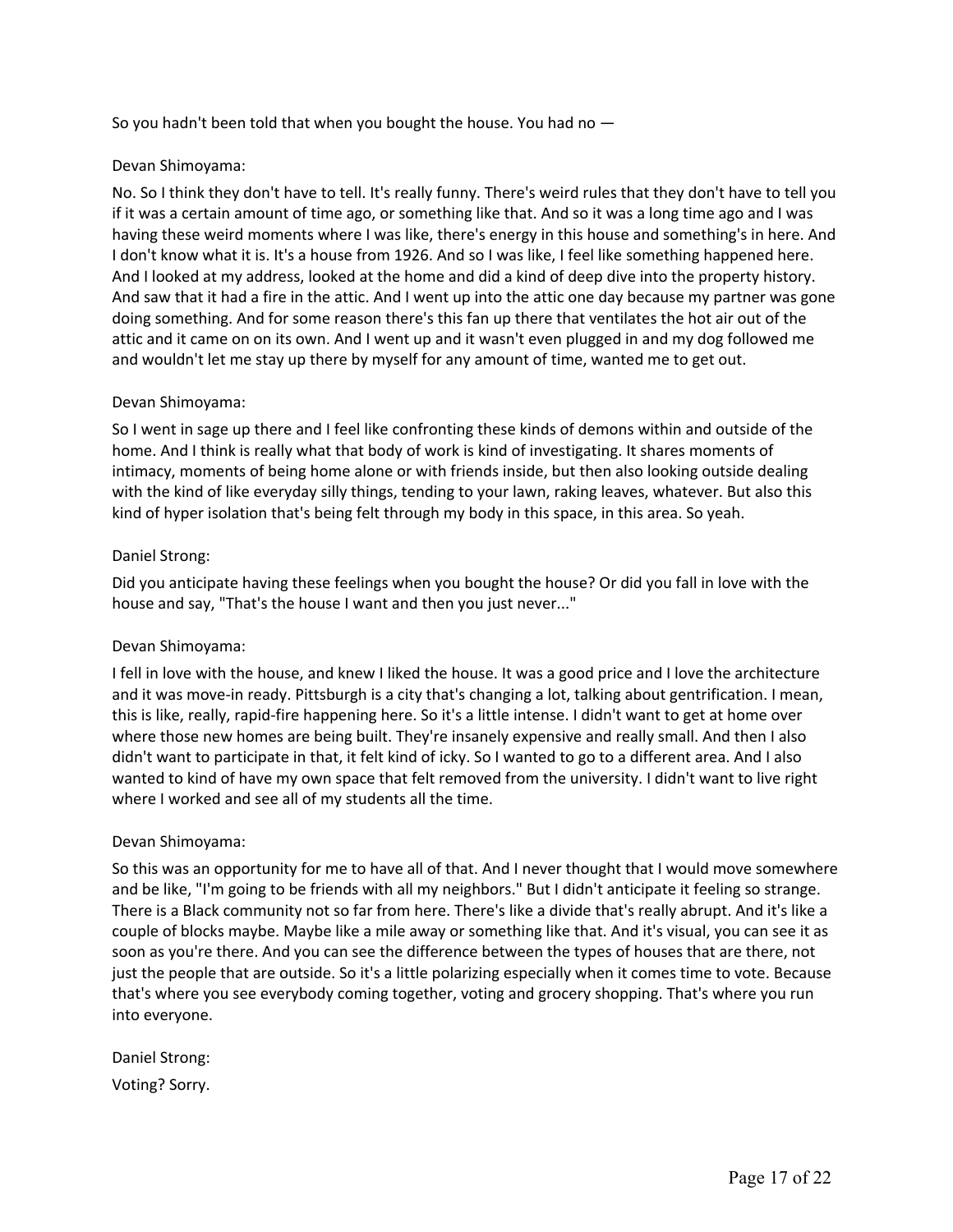Devan Shimoyama:

And then that's when tensions are most high in those spaces.

Daniel Strong: Right.

Greg Manuel: Voting and grocery shopping.

Daniel Strong: Okay. I missed that part.

## Greg Manuel:

It should be another exhibition. I mean, we've been speaking for about an hour which is great. I wanted to check in and see if there's anything that you wanted to talk about that we haven't talked about or bring up that we haven't brought up. I mean, I have a question about what you're working on now. And there's another body of work with the books. I don't know if the series is [inaudible] but that whole kind of...

Devan Shimoyama:

That was the name of the exhibition.

Greg Manuel:

Exhibition.

Devan Shimoyama:

Yeah. But that's not the name of it. I didn't name the series.

Greg Manuel:

Yeah. Did those take place inside the house?

## Devan Shimoyama:

Some of them? Yeah. So a few of them did. I would say like about half of those paintings take place in my house. All of the people are fictional that are represented there. So it's sort of loosely based off my house. It's not explicitly based off of my house, it's sort of a hybrid collage of different parts of my interior of my home. But yeah, that's definitely in here for sure. And I think that that body of work really stemmed out of looking at a lot of work that was being presented, a lot of desire to show a lot more people of color, a lot more Queer and othered artists and, which is great, but sometimes it felt like, when doing that, it felt like there was only room for a certain way that that identity could be presented outwardly to people to kind of consume.

#### Devan Shimoyama:

And so I felt like I wanted to open that up a little bit more because I think that even those artists that are being pulled into some of those exhibitions, those group shows and things like that, I think even they're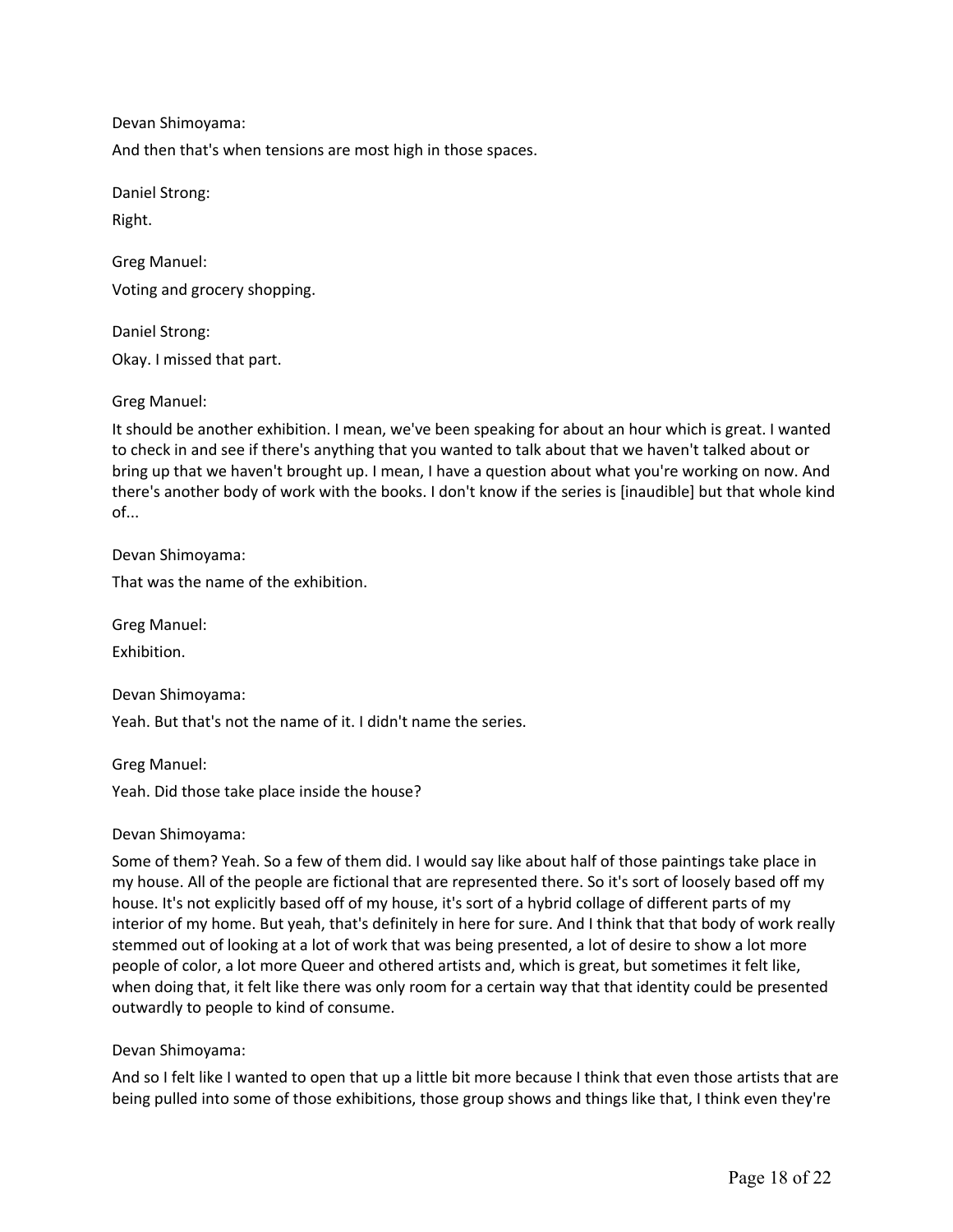not thinking of themselves as, in that kind of limited way, through which the language surrounding this movement was happening. And I think there were so many different nuances between. The differences between my work and someone like Jonathan Lyndon Chase, I feel like it's quite vast. I do think there's some overlap for sure, of course. I mean, we're both from Philly. We're both Black and Queer. But I do think that that our work does something quite different in that we're both such just different people and individuals that have different lived experiences and different relationships and views of the world.

## Devan Shimoyama:

And I think what's great about this exhibition is that I feel like this presents an opportunity to view something like this in a vacuum and not just sort of present them up into some random show that feels like it's more like, "And here's a Black artist. But this is the black artists that you've seen everywhere else. There's maybe like six or seven. And this is what Blackness is right now." I think that this is like an opportunity to celebrate nuances and difference. And so for me, the reading series was more so about presenting, "Here's, all these other things that go into my work that I think about that other people have recommended to me, that they see in my work." And it ranges from poetry, prose, also some institutional texts, it's also sci-fi written by Black people, which you don't often see. There's epic fantasy written by Black people, African and indigenous peoples presented there. There's books about biobehavioral things. So I think that I was really interested in presenting an opportunity to see that Black people have multitudes and that they are not just the sort of like singular idea or notion of what these five or six things that you're constantly seeing and framed a certain way out in the world. And in all these major publications, there's just so much more going on. And so I really wanted that to be kind of like a suggested reading list to give people some insight on that.

## Greg Manuel:

You're going to publish it as a reading list?

# Devan Shimoyama:

I could. It's really fun to do. I mean, those paintings, I can keep going. I read a lot. So it's something where I'm like, if I feel like I can just, like, make another one of those because I just read this other thing. And I thought that was really great. And now I'm going to make this other work and it's exciting. So yeah, it's kind of a constantly generative body of work. Because that's how I'm reading something, I get excited, and I think, I should paint this. And I've gotten to talk to some of my favorite authors and some of that, which is great. Like Hanya Yanagihara, who wrote *A Little Life*, saw my painting at the Warhol Museum and re-posted it. And I was like, "Oh my God!" I couldn't even believe it [inaudible] written, like, "see that painting?" So it was just like really exciting for me. I kind of geek out at those moments.

## Greg Manuel:

I have to ask you, I mean, was that book life changing for you?

## Devan Shimoyama:

Yeah. Yeah. The reason I put that book in a few paintings actually is because it was so impactful. I felt like when I think about work that does, it doesn't totally ignore trauma. Of course, I knew it's largely traumatic, but what's really interesting to me about that book was that it's mostly at its core about friendships and it's not about Queerness, or about trauma. It's about love and core relationships and bonding. And I think that that's what's so magical about that book is that it did everything for me in this really amazing way. But the only thing about it that sucks was that I couldn't read it and then like go out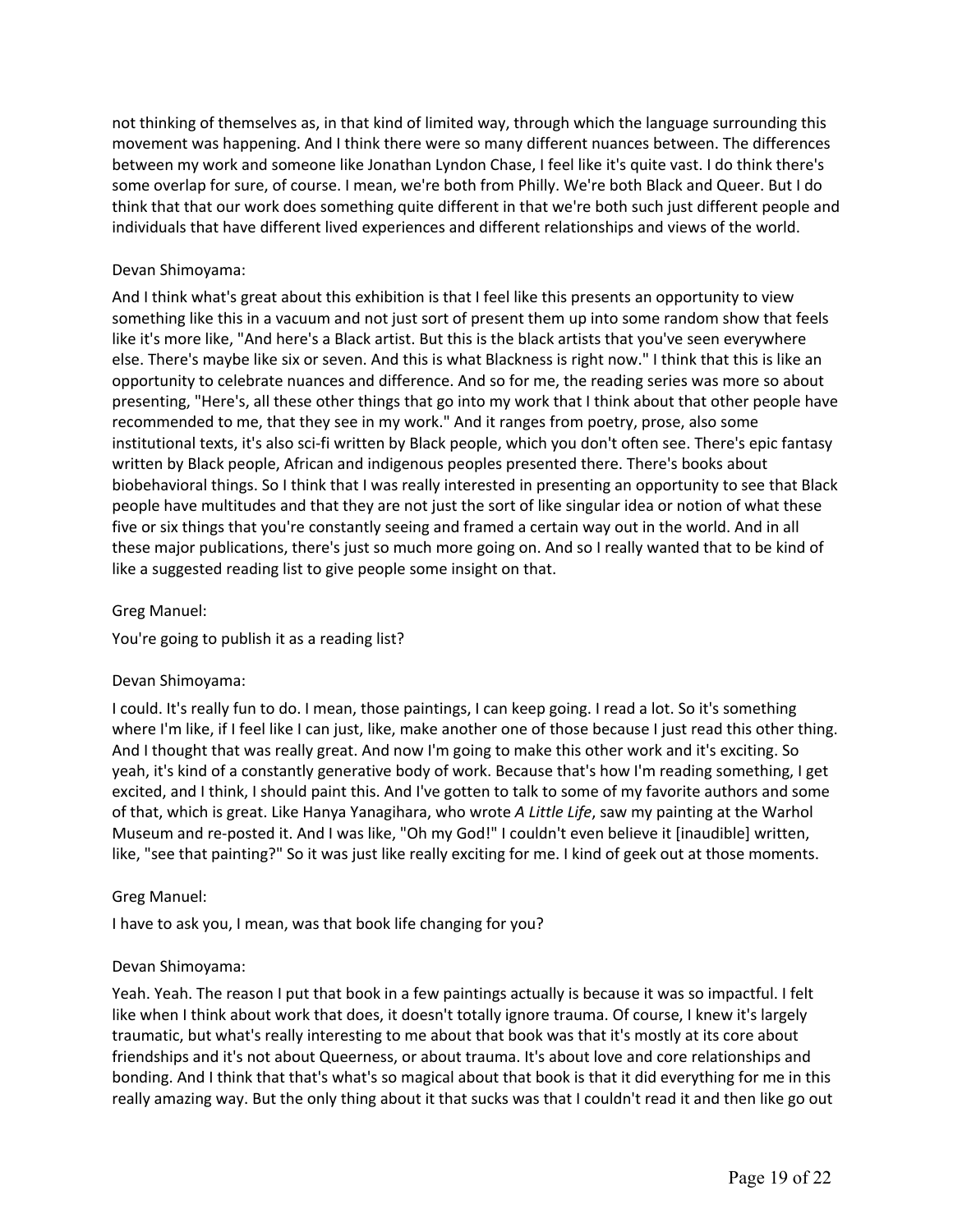and read it and interact, because you never knew when you were going to get to a chapter where you'd just be in a dark place.

### Greg Manuel:

I mean, I cried I think two or three hours straight. I was staying in a friend's house when I finished and I'm sure that the neighbors thought that there was something terrible happening in the apartment below because I was just... So, okay. That was a tangent.

### Daniel Strong:

I'm glad you brought it up.

### Devan Shimoyama:

Yeah. That was a great book. Great book.

### Daniel Strong:

So I think you indicated that you wanted to do some new works for this exhibition. I don't want to put you on the spot. Because I know we're all stuck at home. You may not have time.

### Devan Shimoyama:

Yeah. I do. And I've been thinking about what that is a bit. I mean, part of it was thinking about the interior of my home somewhat. But then part of it was also thinking about responding to this moment and having work not ignore this moment. It is interesting to make something right now, even if it's not directly saying something about what's happening. I think it's just interesting to see what comes out during these times. I'm spending so much time in my home that it's like fascinating to make work thinking about that work, that body of work. That's so much about getting to this home and being in this home and existing here and now I'm *really* here. So yeah, I've been thinking about the ways in which I've limited the circle of people that I interact with or talk to. I don't even just mean like that I see in person.

## Devan Shimoyama:

I've gone on distance walks with people. I walk my dog so much that people often are like, "Let's go on this walk or I'd love to see you in the park or something." So I've limited the network of people that I talked to but also just in general, it changes the way that I interact with all of my friends that are a distance from me. And so I've been making some portraits, just drawings at home. And those seem really substantial because when I say drawing, usually it doesn't mean that it's... I think a lot of people think like, when you're a painter and you make drawings, the drawings are somehow easier or quicker or somehow less than your paintings. But my painting practice is heavily rooted in drawing. All of my paintings start with colored pencil drawings. It's the very first thing that's on the surface.

## Devan Shimoyama:

And so now I'm sort of really pushing that to the forefront. And I've been working on paper at home and it's changed the work a bit. I started making these portraits of myself, self-portraits first, where I really wasn't seeing anybody at all. And kind of just totally by myself, downstairs in my workspace with my dogs. And then as I've started talking to more people on Zoom that I haven't seen in some time or going on these distance walks, I take an opportunity to take a photo of a close friend or something like that and making portraits of them. And that feels also quite intimate.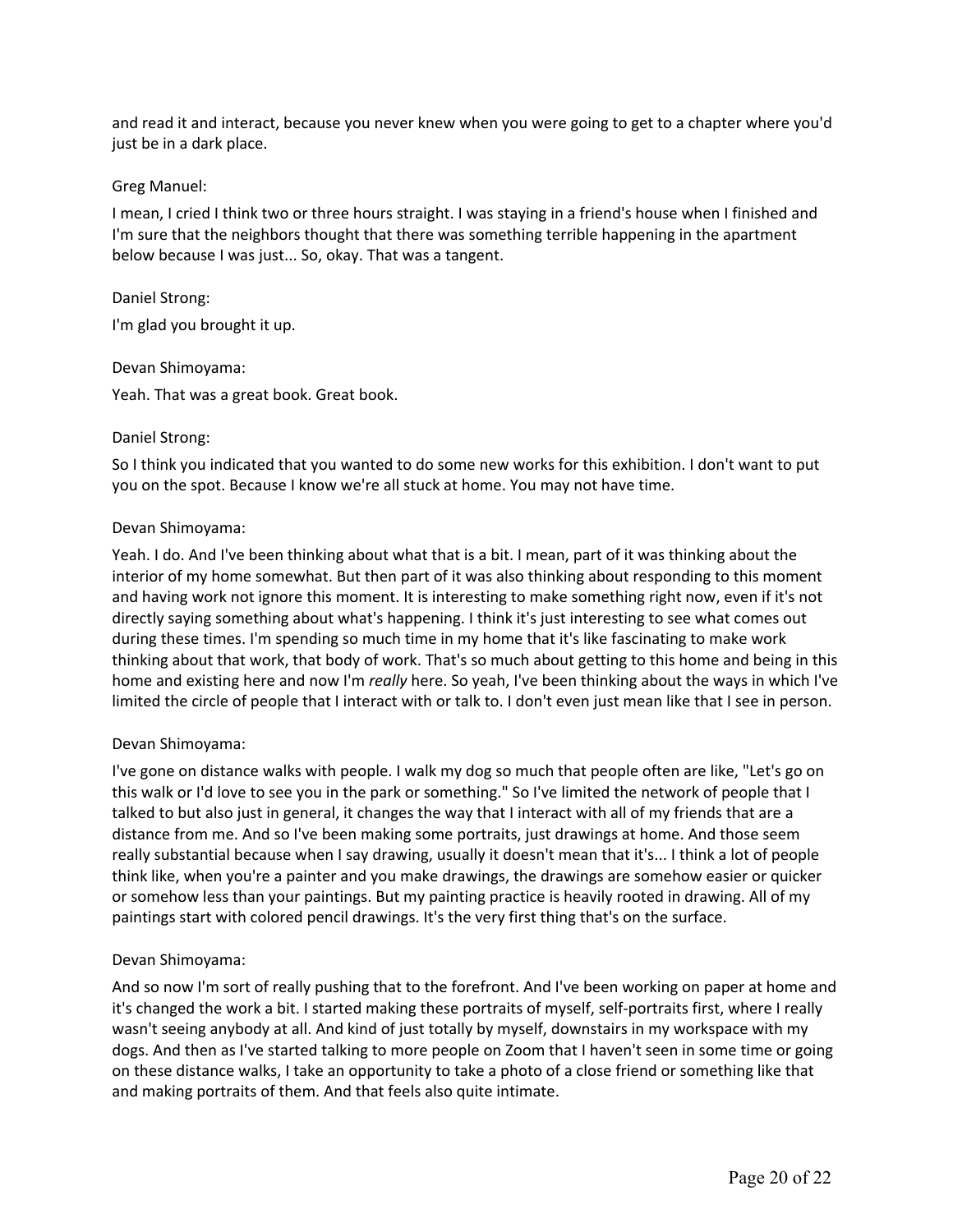## Devan Shimoyama:

I don't know if I'll get to the point where I'll be inviting people into my home but I think that I could certainly reimagine them in my home through those portraits. So I don't know. Yeah, we'll see. It's something like that. That's what I've been thinking about more. But works on paper is what I was doing. And they're not small. There are works on paper that I've been making about something like 40 by 50 inches. So they're still substantial. They're the same size as a lot of the paintings I make. So yeah.

### Daniel Strong:

Well, our collection primarily works on paper. We have about 5,600 objects in the collection and it's primarily a work on paper collection. So we don't have those prejudices against paper.

Devan Shimoyama:

Good. Yeah.

### Daniel Strong:

"Oh, it's *only* on paper." No. We actually prize that. So that's good to hear.

### Greg Manuel:

I guess we can bring this to a close. Moving forward Devan, the idea is that hopefully as I hope you know, we're creating a website that will sort of not take the place but sit in the space of the exhibition until the exhibition can open in the new year, in the winter, January. And the hope is that these conversations can continue. So over the next little while, once the website goes live, there will hopefully be opportunities for us to partner up with different artists in the show, different academics and have this kind of conversation continue to keep everything live and active and moving forward. So I hope that you'll be around and possibly available for some of those whatever they may be. In this group, there are some people that know each other. There are some people that have worked together in the past and then there are others that have never had the chance to overlap. So I think it also present an opportunity to actually build community and keep things growing.

#### Devan Shimoyama:

Yeah. It was cool to see the list of artists. I was really excited when I got the initial email. I know Christina a bit, and Paul I've met a few times, and Doron I know quite well. So yeah, it's just like that great opportunity to meet some of the other people too. I've seen their work and followed a lot of them. So it's a great opportunity for that.

Greg Manuel:

Good. Good.

Daniel Strong:

Good.

## Greg Manuel:

So I'm going to say goodbye. I will stick around but I'll end the recording. So again, thank you for your time today. And looking forward to speaking again soon.